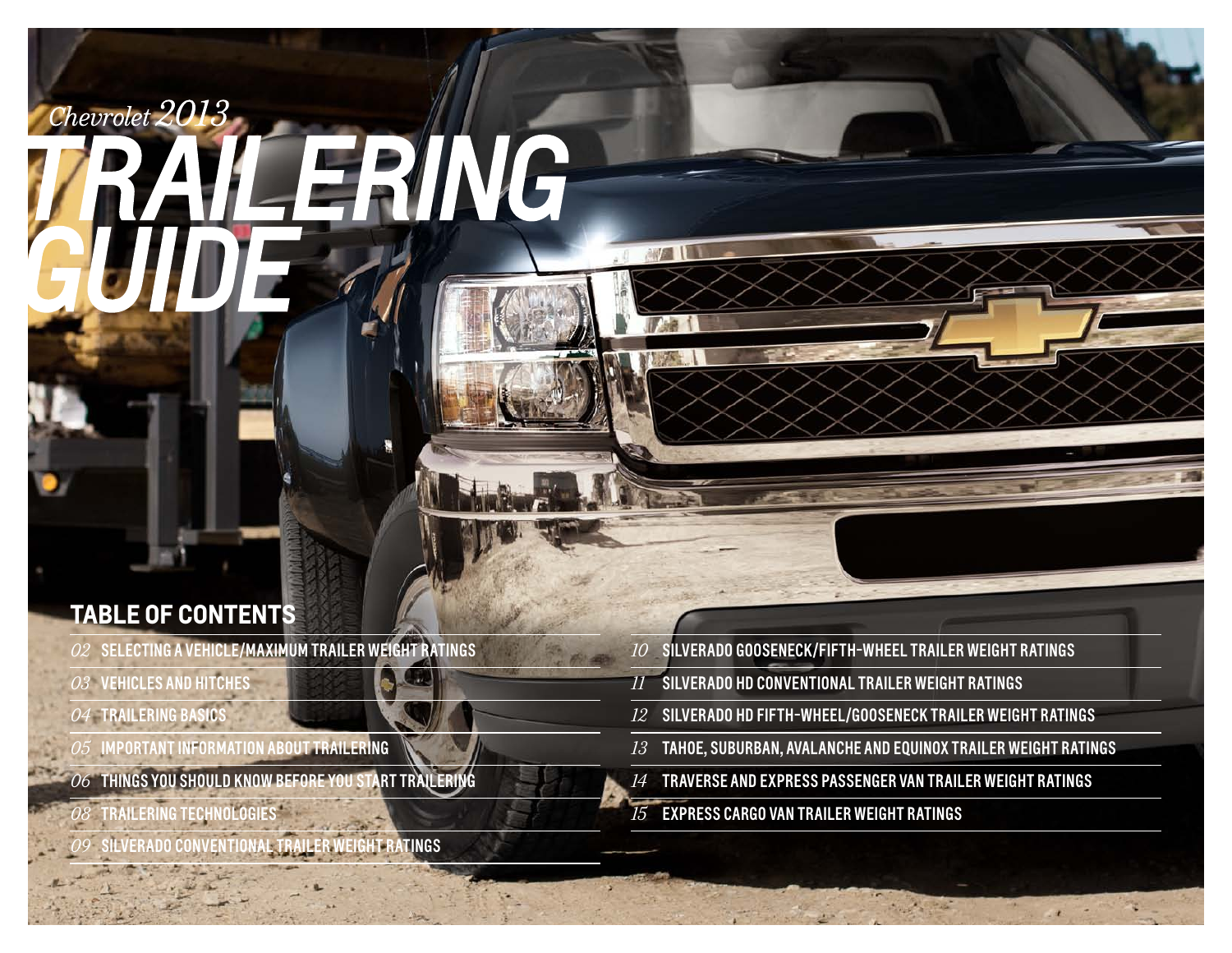# $O2\!\;$  SELECTING A VEHICLE/MAXIMUM TRAILER WEIGHT RATINGS (LBS.)<sup>1</sup>

The chart below gives you an idea of the maximum amount of weight you can confidently and safely trailer with different Chevrolet models when your vehicle is properly equipped. When determining the total weight of trailer and cargo, include the weight of any additional passengers and optional equipment (driver weight and base equipment are already included). See pages 09–15 for maximum trailer weight ratings by specific model.

|                                | 1,000<br>$\circ$ | 2,000 | 3,000 | 4,000<br>5,000 | 6,000 | 7,000 | 9,000<br>8,000 | 10,000 | 11,000 | 12,000 | 13,000 | 14,000 | 15,000<br>16,000 | 17,000 | 18,000 | 19,000 | 20,000 | 21,000 | 22,000 | 23,000<br>24,000 |
|--------------------------------|------------------|-------|-------|----------------|-------|-------|----------------|--------|--------|--------|--------|--------|------------------|--------|--------|--------|--------|--------|--------|------------------|
| Cruze <sup>2</sup>             | 1,000            |       |       |                |       |       |                |        |        |        |        |        |                  |        |        |        |        |        |        |                  |
| <b>Equinox</b>                 |                  |       | 3,500 |                |       |       |                |        |        |        |        |        |                  |        |        |        |        |        |        |                  |
| <b>Traverse</b>                |                  |       |       | 5,200          |       |       |                |        |        |        |        |        |                  |        |        |        |        |        |        |                  |
| Silverado Hybrid               |                  |       |       |                | 6,100 |       |                |        |        |        |        |        |                  |        |        |        |        |        |        |                  |
| Express 1500 Passenger Van     |                  |       |       |                | 6,200 |       |                |        |        |        |        |        |                  |        |        |        |        |        |        |                  |
| <b>Tahoe Hybrid</b>            |                  |       |       |                | 6,200 |       |                |        |        |        |        |        |                  |        |        |        |        |        |        |                  |
| Express 1500 Cargo Van         |                  |       |       |                | 6,700 |       |                |        |        |        |        |        |                  |        |        |        |        |        |        |                  |
| <b>Black Diamond Avalanche</b> |                  |       |       |                |       | 8,100 |                |        |        |        |        |        |                  |        |        |        |        |        |        |                  |
| Suburban 1/2-ton               |                  |       |       |                |       | 8,100 |                |        |        |        |        |        |                  |        |        |        |        |        |        |                  |
| <b>Tahoe</b>                   |                  |       |       |                |       |       | 8,500          |        |        |        |        |        |                  |        |        |        |        |        |        |                  |
| Suburban 3/4-ton               |                  |       |       |                |       |       | 9,600          |        |        |        |        |        |                  |        |        |        |        |        |        |                  |
| Express 2500 Passenger Van     |                  |       |       |                |       |       | 9,800          |        |        |        |        |        |                  |        |        |        |        |        |        |                  |
| Express 3500 Passenger Van     |                  |       |       |                |       |       |                | 10,000 |        |        |        |        |                  |        |        |        |        |        |        |                  |
| Express 2500/3500 Cargo Van    |                  |       |       |                |       |       |                | 10,000 |        |        |        |        |                  |        |        |        |        |        |        |                  |
| Silverado 1500                 |                  |       |       |                |       |       |                |        | 10,700 |        |        |        |                  |        |        |        |        |        |        |                  |
| Silverado 2500HD               |                  |       |       |                |       |       |                |        |        |        |        |        |                  | 17,800 |        |        |        |        |        |                  |
| Silverado 3500HD               |                  |       |       |                |       |       |                |        |        |        |        |        |                  |        |        |        |        |        | 23,100 |                  |

I Maximum trailer weight ratings are calculated assuming a base vehicle, except for any option(s) necessary to achieve the rating, plus driver. The weight of other optional equipment, passengers and cargo will reduce the m vehicle can tow. See your Chevrolet dealer for additional details. 2 Towing not recommended on Eco model.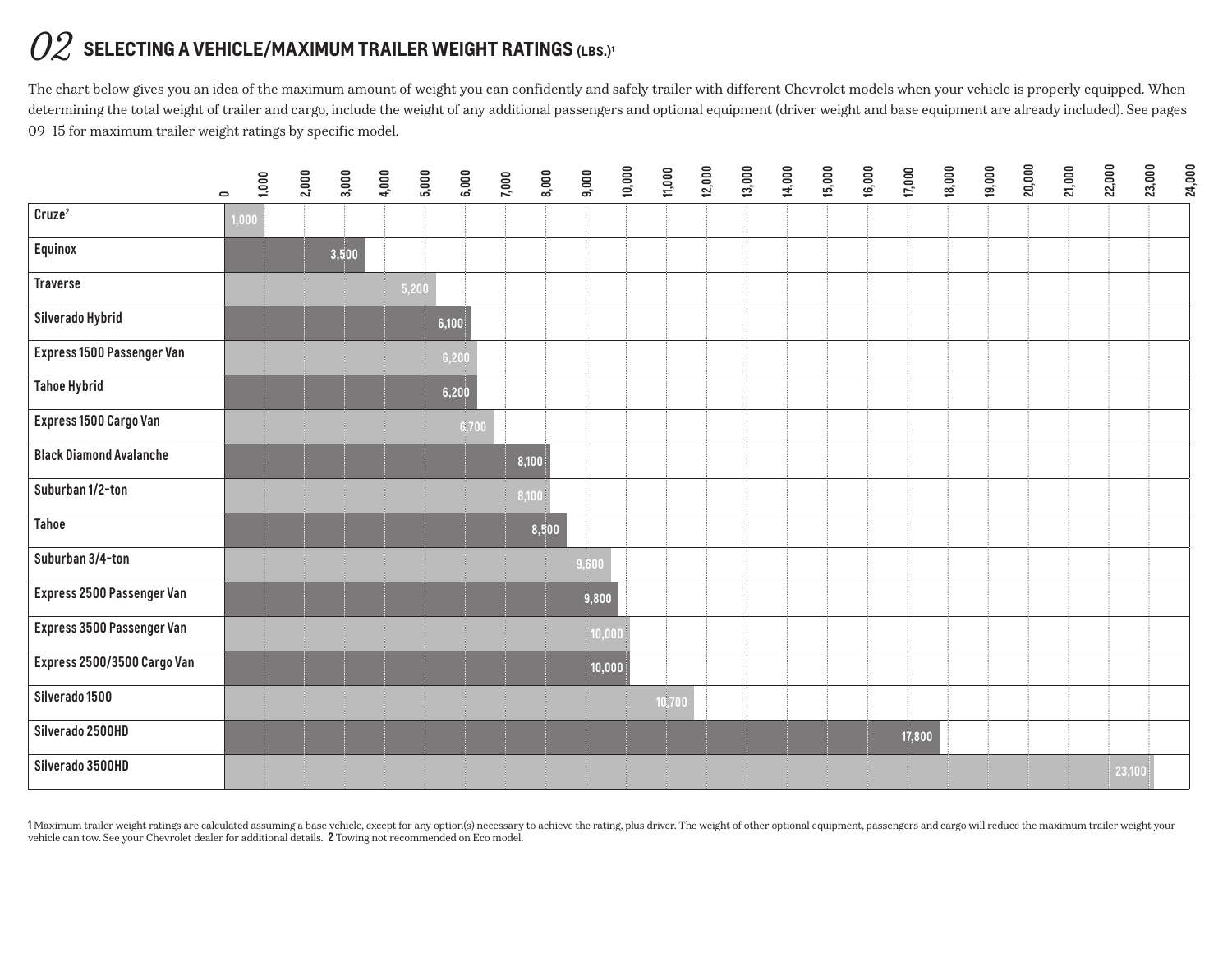# *03* **Vehicles and hitches**











Hitch Ball on Step-Bumper The Hitch Hitch Hitch Hitch Hitch Ball on Draw Bar Gooseneck Hitch Hitch Weight-Distributing Hitch with Sway Cover

SELECTING THE RIGHT HITCH Choosing the right hitch and making the proper electrical connections affects how your vehicle handles, corners and brakes, and allows you to alert other drivers of your intentions. Before selecting a hitch or trailering package, you should be familiar with the weight ratings specific to your Chevrolet vehicle, which are detailed on pages 09–15.

SELECTING TRAILERING EQUIPMENT Most Chevrolet vehicles offer a variety of standard and available equipment for enhanced trailering performance. Aside from the equipment described below, features such as heavy-duty cooling and extendable trailering mirrors may be available. See your Chevrolet dealer for more information on the model you're interested in.

WEIGHT-CARRYING HITCH This consists of a hitch ball mounted to a step-bumper or draw bar. Hitch balls are available in a range of sizes. Make sure that the diameter of your hitch ball matches your trailer coupler. Also check that the ball meets or exceeds the gross trailer weight rating.

WEIGHT-DISTRIBUTING HITCH This hitch type distributes the trailer tongue load by using spring bars to shift some of the hitch weight forward onto the tow vehicle's front axle and rearward to the trailer's axles.

FIFTH-WHEEL HITCH AND GOOSENECK HITCH These are designed for heavy trailering. Located in the bed of the truck, these hitches position the trailer's kingpin weight over, or slightly in front of, the truck's rear axle. Fifth-wheel and gooseneck hitches are most frequently used with travel trailers, horse trailers and other large trailers.

HITCHES It's important to have the correct hitch equipment.

- If you'll be towing a trailer that requires a weightdistributing hitch, be sure to use a frame-mounted, weight-distributing hitch<sup>1</sup> and sway control of the proper size
- • If you have to make any holes in the body of your vehicle to install a trailer hitch, be sure to seal the holes if you ever remove the hitch. If they're not sealed, dirt, water and deadly carbon monoxide from the exhaust can get into your vehicle

fiFTH-WHEEL TRAILERING Some Silverado models can be equipped with a fifth-wheel or gooseneck trailer hitch.

- • Follow the manufacturer's directions for installation, but note that the hitch must be attached to the truck frame. Do not use the pickup bed for additional support. For proper kingpin tongue load distribution and control of the trailer, the hitch must be mounted so the kingpin load is placed ahead of the rear axle centerline
- Fifth-wheel trailer kingpin loads are higher than conventional trailer tongue loads, so pay careful attention to the truck's payload capacity and rear axle weight ratings
- • Your Chevrolet dealer can help you calculate the maximum allowable payload and GVWR required for your fifth-wheel trailering application. The weight of any additional equipment and all passengers other than the driver must be subtracted from the payload weight to determine the maximum kingpin load available

WIRING HARNESS This allows you to connect the electrical components of your trailer, such as turn signals and brake lights, to the trailering vehicle. Select Silverado models and all Avalanche, Suburban and Tahoe models feature a seven-pin wiring harness to streamline hookup of trailer lighting and brakes, and a bussed electrical center makes it easier to connect the integrated trailer brake controller.

TRAILER BRAKES These are required above a 2,000-lb. trailer weight on Silverado, Tahoe, Avalanche and Suburban, and above a 1,000-lb. trailer weight on all other models. The most common trailer braking systems are surge brakes (found primarily on boat trailers) and electric brakes (often used on travel trailers, horse trailers and car haulers). Surge brakes are a self-contained hydraulic brake system on the trailer, activated during deceleration as the trailer coupler pushes on the hitch ball. An electric trailer brake system uses a brake control unit mounted inside the trailering vehicle; it operates by sensing the vehicle brakes and then applying the trailer brakes.

SERIES In general, a higher series number in a model indicates a greater load-carrying capacity. In addition, a vehicle with a higher series number typically has a stronger frame, stiffer suspension and higher-capacity brakes, increasing the vehicle's ability to trailer heavy loads.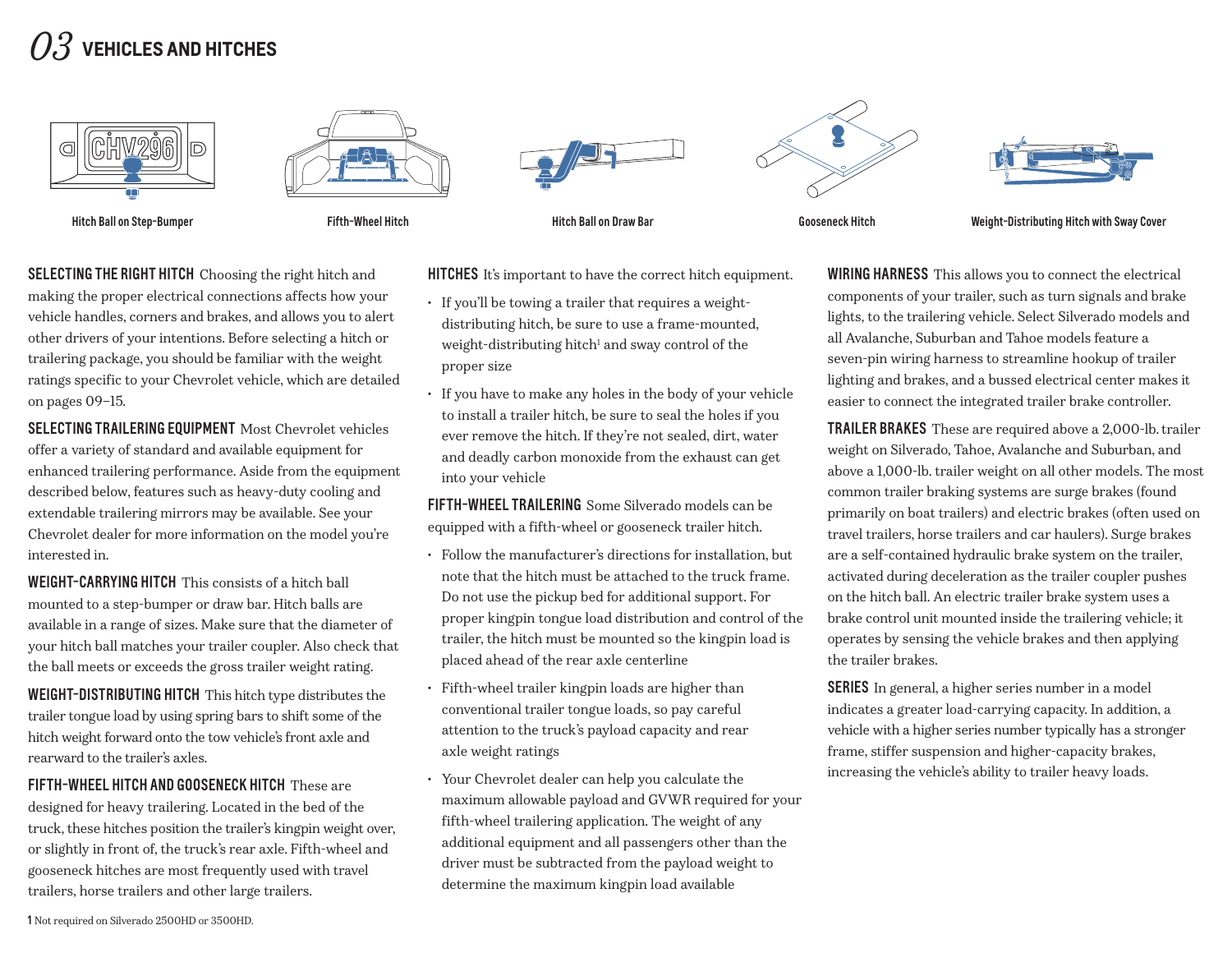# *04* **trailering basics**

Towing a trailer involves all major vehicle systems of your Chevrolet vehicle. Easy and safe trailering requires a properly equipped vehicle, additional trailering equipment and an appropriate trailer. It also requires loading both the vehicle and trailer properly, using safe driving techniques, meeting regional legal requirements, and following break-in and maintenance schedules. The vehicle owner is responsible for obtaining the proper equipment (hitch ball, hitch type of the proper size and capacity) required to safely tow both the trailer and the load that will be towed. For more information, consult your Owner's Manual or speak to a trailering expert at your Chevrolet dealer. These charts will assist in determining how to best equip your Chevrolet vehicle for trailering. To help you understand the charts, consider these trailering factors:

RGAWR AND GVWR Addition of trailer hitch weight cannot cause vehicle weights to exceed Rear Gross Axle Weight Rating (RGAWR) or Gross Vehicle Weight Rating (GVWR). These ratings can be found on the certification label located on the driver door or doorframe.

**GCWR** The Gross Combination Weight Rating is the total allowable weight of the completely loaded vehicle and trailer.

TRAILER WEIGHT RATING This rating is determined by subtracting the tow vehicle's weight (curb weight) from the Gross Combination Weight Rating (GCWR). Base vehicle (curb) weight plus driver is used, so additional passengers, equipment and cargo weight reduce this rating.

NOTE The safety steps described here are by no means the only precautions to be taken when trailering. See the Owner's Manual for your Chevrolet vehicle for additional guidelines and trailering tips.

TRAILERING CAUTION If you don't use the correct equipment and drive properly, you can lose control of your vehicle when you pull a trailer. If the trailer is too heavy, your vehicle brakes may be less effective. You and your passengers could be seriously injured. Pull a trailer only after you have read the information in this guide and followed the steps on the following pages.

| TRAILER CLASSIFICATION | <b>TYPICAL EXAMPLES</b>                                                                            | TYPICAL GROSS TRAILER WEIGHT EXAMPLES      | <b>TYPICAL HITCH TYPE<sup>1</sup></b>                           |
|------------------------|----------------------------------------------------------------------------------------------------|--------------------------------------------|-----------------------------------------------------------------|
| Light-Duty (I)         | Folding camping trailer, snowmobiles and personal watercraft trailers (trailer and cargo combined) | Up to 2,000 lbs. gross trailer weight      | Weight-carrying hitch                                           |
| Medium-Duty (II)       | Single-axle trailers up to 18 ft., open utility trailers and small speedboats                      | 2,001-3,500 lbs. gross trailer weight      | Weight-carrying hitch                                           |
| Heavy-Duty (III)       | Dual- or single-axle trailers, larger boats and enclosed utility trailers                          | 3,501-5,000 lbs. gross trailer weight      | Weight-carrying hitch <sup>2</sup> or weight-distributing hitch |
| Extra Heavy-Duty (IV)  | Two-horse, travel and fifth-wheel recreational trailers                                            | 5,001-10,000 lbs. gross trailer weight     | Weight-distributing hitch <sup>2</sup> or fifth-wheel hitch     |
| Maximum Heavy-Duty (V) | Largest horse, travel and fifth-wheel recreational or commercial trailers                          | 10,001 lbs. and above gross trailer weight | Weight-distributing hitch? fifth-wheel hitch or gooseneck hitch |

1 Represents minimum recommended hitches. Please refer to your trailer's Owner's Manual or ask your Chevrolet dealer. 2 Not required on Silverado 2500HD or 3500HD.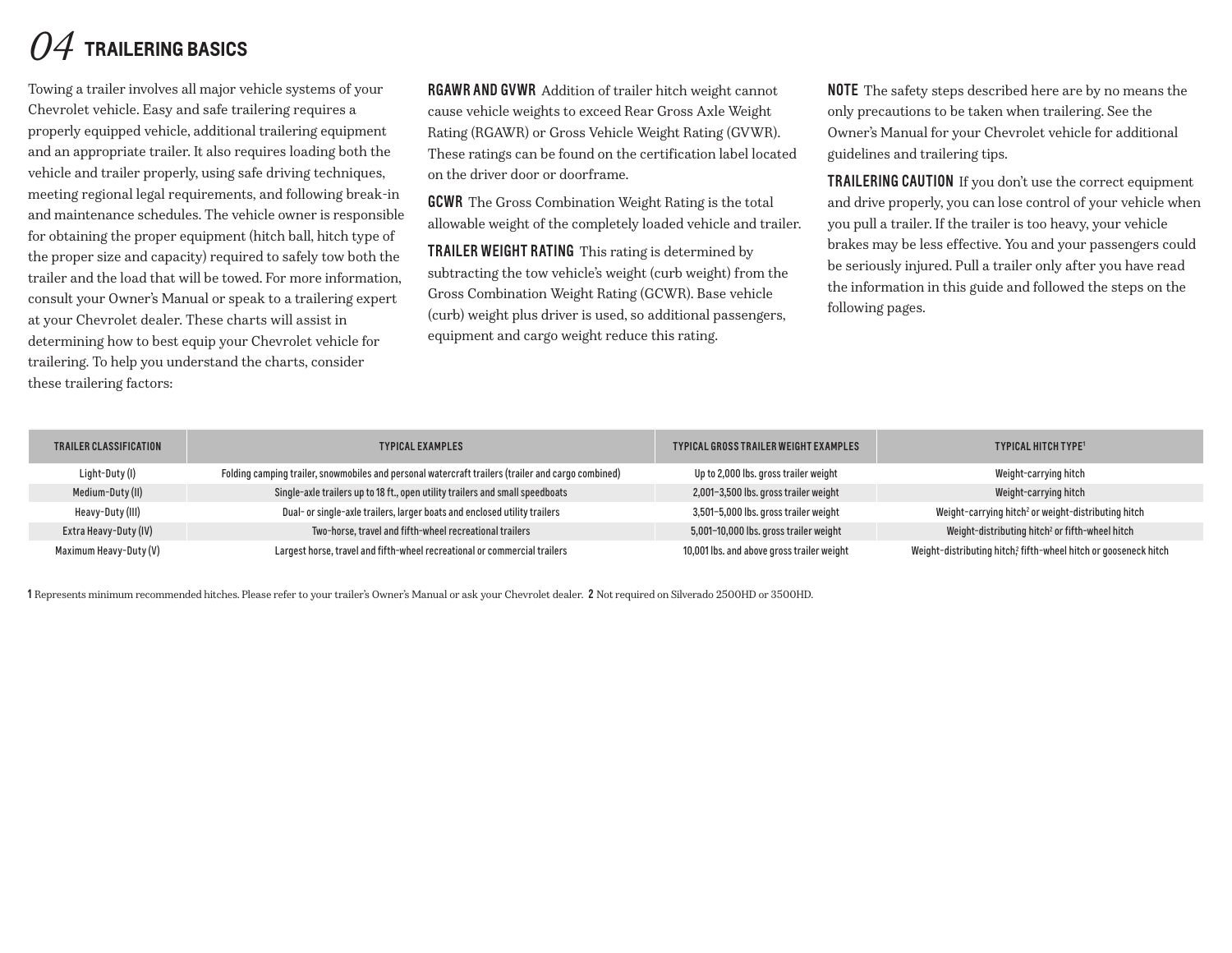# $\mathit{05}$  important information about Trailering

The information below is intended to give you some details about the trailer ratings on your vehicle and a way to ensure that the vehicle you use can handle the load you want to pull.

#### Trailer Weight Ratings and Gross Combination

WEIGHT RATINGS Chevrolet engineers perform extensive testing of acceleration, handling, braking, and thermal and structural performance to determine the Gross Combination Weight Rating (GCWR) and the trailer weight rating for your vehicle. The GCWR is the total allowable weight of the completely loaded vehicle and trailer including any passengers, cargo, equipment and conversions. You should not exceed the GCWR of your vehicle when you tow a trailer.

Chevrolet also calculates and publishes a trailer weight rating for each model or series of Chevrolet vehicles for comparison purposes. The trailer weight rating is not specific to an individual vehicle and is most useful for comparing product lines to one another to help you select a product that will meet your needs. When you buy a vehicle, you should ensure that the total load (including passengers, cargo and equipment) you intend to pull with it will be less than the trailer weight rating of the vehicle.

Because the trailer weight rating is calculated for a line of vehicles, rather than an individual load situation, some standardized assumptions are made when calculating the trailer weight rating. First, the base curb weight of that type of vehicle is used (the weight of a standard equipped vehicle without any options). Second, it is assumed that there is only one person in the vehicle (the driver) who weighs 150 lbs. Third, it is assumed there is a certain tongue weight for the

load (a tongue weight is the weight of only the tongue of the loaded trailer). For conventional trailering, a tongue weight that is 10% of the loaded trailer weight is used. For fifth-wheel/ gooseneck trailering, a tongue weight that is 16.7% of the loaded trailer weight is used.

#### How to Keep Your Load Within the Capabilities of

**YOUR VEHICLE** To be sure that your trailering combination is appropriate for your vehicle, you must first obtain the weight of your specific vehicle, with all the optional equipment you ordered. You can take your vehicle to a weigh station to get this figure, or you can see your dealer who can help you calculate this figure based on the weight of the options you ordered. You can then subtract the weight of your vehicle from the GCWR. The difference between the two is the capacity you have available for your cargo, passengers, trailer, load and any other equipment you might use to set up your trailer. Put another way, your GCWR should always be greater than or equal to the weight of your vehicle, passengers, cargo, trailer (with equipment) and load.

It is also important that your vehicle and your trailering combination do not exceed the tongue weight, Gross Vehicle Weight Rating (GVWR) or Rear Gross Axle Weight Rating (RGAWR) limitations for your vehicle. The only way to be sure to not exceed any of these ratings is to weigh the tow vehicle and trailer combination, fully loaded for the trip, getting individual weights for each of these items. This can be done at a weigh station with a multi-platform scale.

The tongue weight for your trailer is the downward force of the coupler of the trailer on the vehicle hitch. You can calculate the tongue weight by placing the tongue of the trailer on an appropriate scale. For conventional trailering,

the tongue weight should be 10% to 15% of the loaded trailer weight. For fifth-wheel/gooseneck trailering, the tongue weight should be 15% to 25% of the loaded trailer weight.

The GVWR is the maximum amount the vehicle itself should weigh, including the as-equipped weight of the vehicle plus the cargo, passengers and trailer tongue weight. Put another way, the GVWR should always be greater than or equal to the weight of your vehicle, passengers, cargo and tongue weight.

Finally, the RGAWR is the maximum allowable weight the rear axle can carry. You can weigh your fully loaded vehicle and trailer at a multi-platform weigh station to determine the weight on the rear axle of the vehicle and ensure that you do not exceed the RGAWR. You can find both the GVWR and the RGAWR on the Certification/Tire label, which is found on the rear edge of the driver door.

**CHANGE IS COMING** The Society of Automotive Engineers (SAE) has recently announced some new guidelines for trailer ratings. General Motors will therefore be changing its ratings in the next few years. GM has tested and prepared ratings to the new SAE standard and is ready to implement the new ratings when it won't create consumer confusion about comparisons of vehicles commonly used for trailering. At this point, key competitors are continuing to use their existing ratings for 2013 model year pickups, so GM has decided that retaining the existing rating system for the 2013 model year will reduce confusion for dealers and customers.

Please always refer to your Owner's Manual for more information on trailering and on how to drive using a trailer.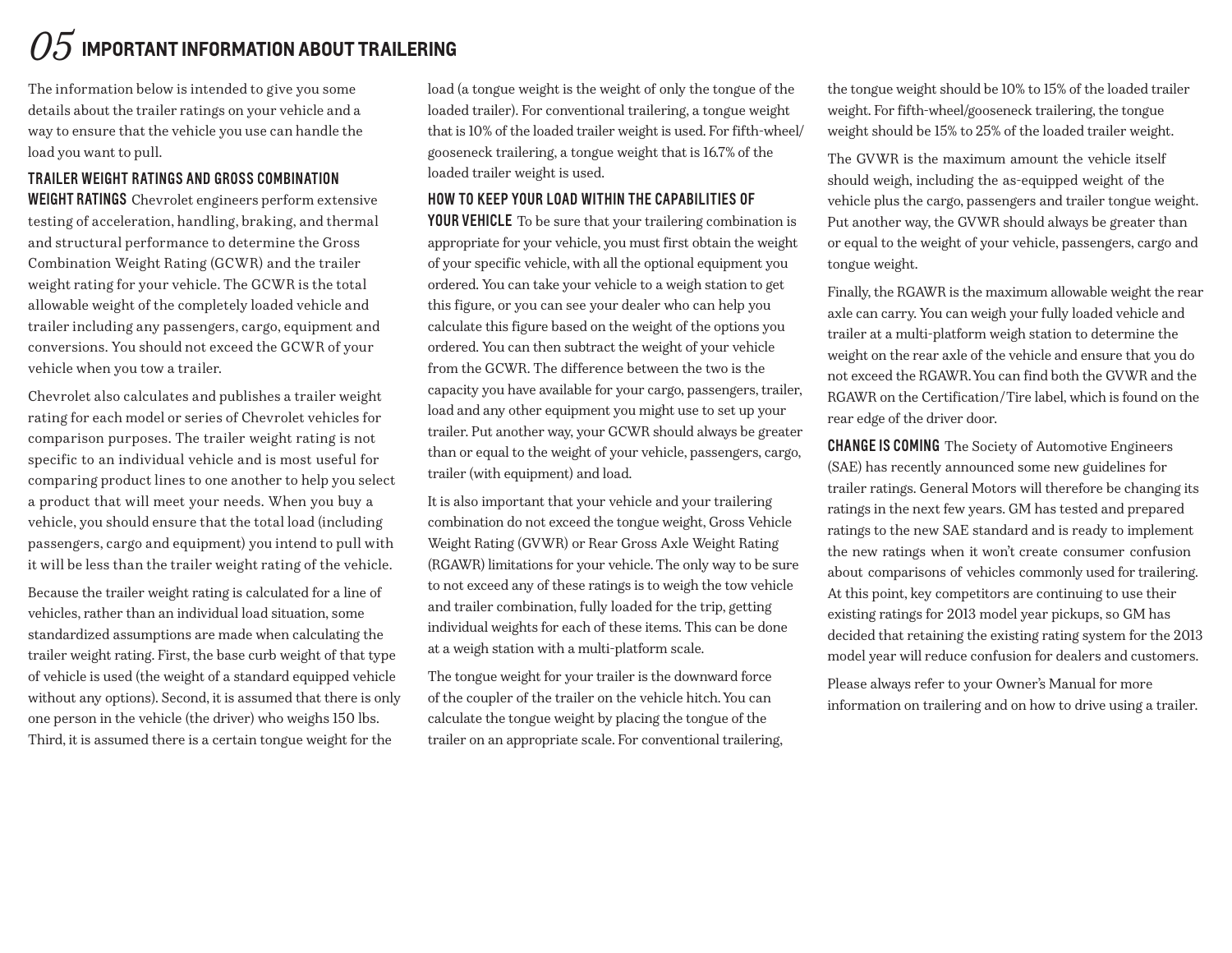# *06* **things you should know before you start trailering**

## BEfore You Trailer

SAFETY CHAINS Always attach safety chains between your vehicle and your trailer and cross them under the tongue of the trailer so that the tongue will be less likely to drop if the trailer should separate from the hitch. Leave enough slack in the chains so you can corner without the chains impeding the movement of the trailer. Do not allow safety chains to drag on the ground.

LOADING YOUR TRAILER Load your trailer to attain a 10%–15% tongue weight. A good rule of thumb is to distribute 60% of the load over the front half of the trailer and evenly from side to side. Loads sitting either too far forward or too far back in the trailer can create unstable trailering conditions such as trailer sway  $-$  at highway speeds and during heavy braking. Once the trailer has been loaded and the weight is distributed properly, all cargo should be secured to prevent the load from shifting.

SAFETY CHECKLIST Before starting out on a trip, doublecheck the hitch and platform, the hitch nuts and bolts, mirror adjustments, safety chains, and vehicle and trailer lights. Make sure that a sway-control device is installed, if required, and that the device is working properly (see charts on pages 09–15). Check tire pressure on both the tow vehicle and the trailer. If your trailer has electric brakes, test them by manually engaging the brake controller while the vehicle is moving slowly. Check to see that the breakaway switch, if available, is connected and functioning properly. Finally, make certain that all loads are secure.

## On the road

ACCELERATING/BRAKING Avoid overworking your engine when trailering by applying gradual pressure on the accelerator. Allow your vehicle to safely reach a comfortable driving speed.

Give yourself extra time and room when merging onto highways. Braking when pulling a trailer requires extra distance. Allow ample room to come to a safe stop. A good measure for determining a safe following distance is to allow one vehicle and trailer length between you and the vehicle ahead of you for every 10 mph of speed. When braking, use firm, steady pressure on the brake pedal.

CONTROLLING TRAILER SWAY Sway refers to instability of the trailer relative to the tow vehicle, and often results from improper weight distribution, excessive speed or overloading. Other factors that can cause sway are crosswinds, poor vehicle maintenance and road conditions. Trying to steer out of sway will likely make it worse. Speed is a major contributor to trailer sway, so you need to slow the vehicle — braking, however, could lead to a jackknife or other loss of control.

## TO CONTROL SWAY

- Hold the steering wheel as steady as possible
- • Release the accelerator but do not touch the brake pedal
- • Activate electric trailer brakes (if equipped) by hand, until the sway condition stops
- • Use the vehicle brakes to come to a complete stop

You should then pull your vehicle to the side of the road and attempt to determine the cause of the instability. Check the cargo load for shifting and improper weight distribution. Check tire pressure on the tow vehicle and trailer and the condition of the suspension and shocks. If the sway was caused by strong winds, wait for conditions to improve before continuing your trip.

Finally, some trailers can be equipped with anti-sway devices. Contact the manufacturer of your trailer for availability.

CORNERING The turning radius of a trailer is typically much smaller than that of your vehicle; therefore, a trailer may hit soft shoulders, curbs, trees or other objects when making

tight turns. Taking turns sharply can also cause the trailer to strike against and damage the tow vehicle. When approaching a sharp corner, brake sooner than normal to reduce vehicle speed before entering the turn. Drive the vehicle slightly past the normal turning point then firmly turn the steering wheel. By cornering at a wider angle, both the vehicle and trailer should safely clear the inside of the turn.

PASSING When passing, allow additional time and distance to safely pass the other vehicle. Signal your intention to pass well in advance and, when reentering the lane after passing, make certain your trailer is clear of the vehicle you have passed. Never pass on hills or around curves.

**BACKING UP** To back up a trailer, place one hand at the six o'clock position on the steering wheel. To move the trailer to the left, move your hand to the left. To move the trailer to the right, move your hand to the right. Back up slowly and move the steering wheel in small increments to help maintain control. To assist in backing up, it is helpful to have someone outside the vehicle to guide you. Make certain you can see your spotter at all times.

DRIVING ON GRADES Before going down a steep grade, reduce your speed and shift the transmission into a lower gear. This provides "engine braking" and reduces the need to brake for long periods. Chevrolet crossover, SUV and pickup models equipped with a 6-speed automatic transmission have a grade braking feature in the transmission which can do this for you. See your dealer or Owner's Manual for additional information. When driving up a steep incline, shift to a lower gear for more torque to maintain speed and avoid lugging. Lugging occurs when the vehicle's engine stutters because it needs to be in a lower gear. Crest the hill no faster than the speed at which you want to descend and in the gear you expect will require little braking. Pay attention to your temperature gauges for any signs of overheating.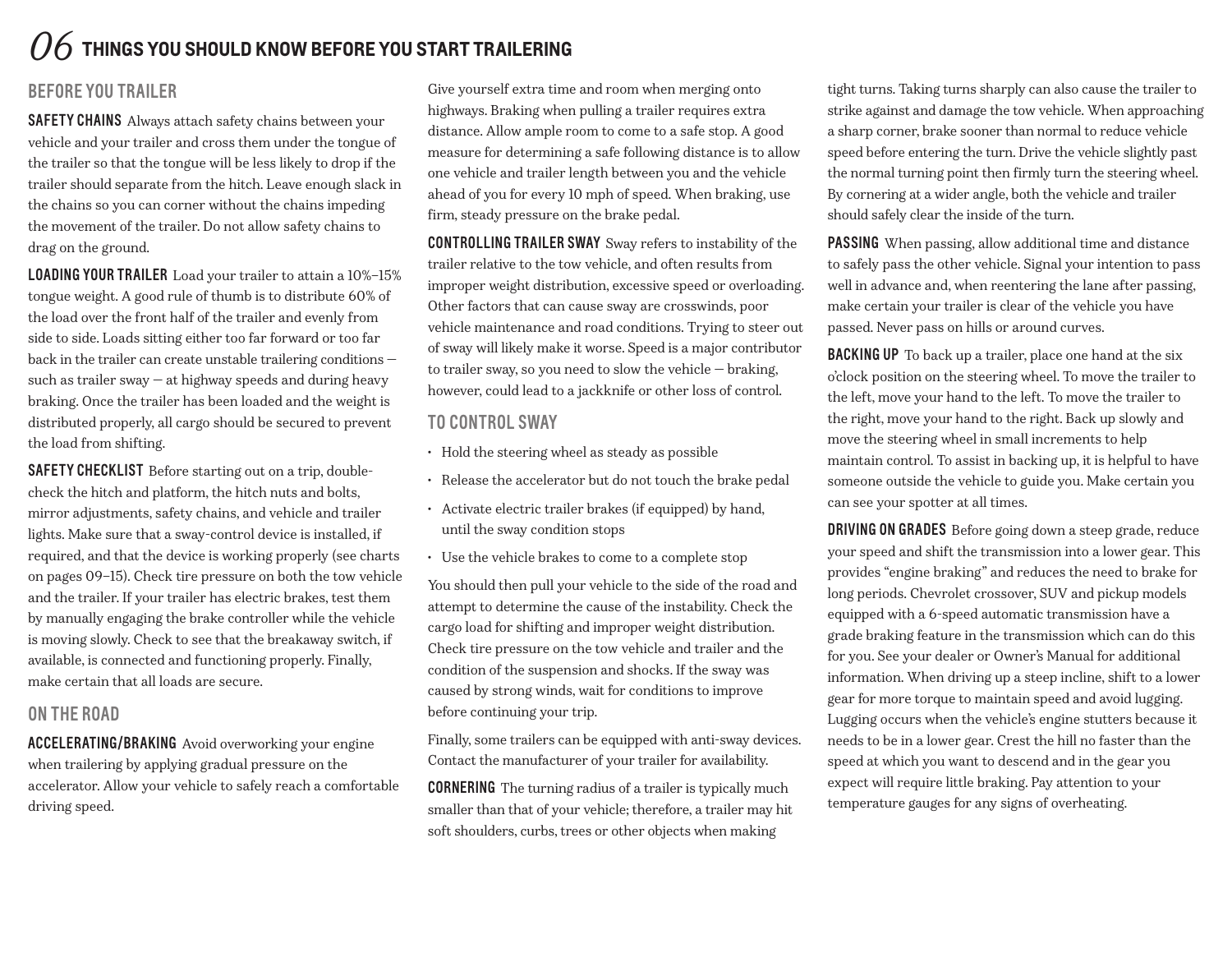# *07* **things you should know before you start trailering (continued)**

OVERHEATING Prolonged driving with overheated fluids can cause damage to your vehicle. If temperature gauges register abnormally high, if there is a marked decrease in power or if you hear unusual engine noises, immediately take the following steps:

- • Pull your vehicle to the side of the road. Once stopped, shift into Park (automatic transmissions) or Neutral (manual transmissions) and apply the parking brakes. Leave the engine running
- • Turn off air conditioning and other accessories to reduce load on the engine. Roll down the windows and turn the heater on to maximum and the fan to its highest setting. The heater core provides a second cooling surface that can help reduce engine temperatures
- • If you suspect that the overheating is the result of climbing a long, steep grade, run the engine at fast idle (around 1500 rpm) until the temperature gauge registers a normal reading

• With the vehicle in Park or Neutral, the parking brake engaged, and being mindful of traffic, exit your vehicle and look for steam or leaking coolant underneath the engine. If you see either of these, shut off the engine and allow the engine to cool. To avoid being burned, do not attempt to remove the radiator cap until the engine has cooled

PARKING ON GRADES Parking on steep grades with a trailer is not recommended; if you must, follow this procedure:

- • Apply the brakes and shift into Neutral
- • Have someone place trailer wheel blocks on the downgrade side
- • Release the brakes until the blocks absorb the load
- • Apply the parking brake and shift into Park

## LEAVING YOUR PARKING SPOT ON GRADES

- Hold the brake pedal down and start the engine
- • Shift into gear and release the parking brake
- Release brake and drive uphill slightly until free from the blocks
- • Apply brakes and have someone retrieve the blocks

DinGHY TOWING Many motorhome drivers like to dinghy-tow a smaller vehicle as they travel. The chart below shows which Chevrolet vehicles can be dinghy-towed without a dolly or trailer and with all four wheels on the ground. Rear-wheel-drive and all-wheel-drive trucks should not be dinghy-towed. Towed vehicles (or dollies or trailers carrying them) should have a separate functional braking system.

|     |                  | FLAT (DINGHY) TOWING CAPABILITY |                 |                  |         |                |               |  |  |  |  |  |  |  |  |
|-----|------------------|---------------------------------|-----------------|------------------|---------|----------------|---------------|--|--|--|--|--|--|--|--|
|     | AVALANCHE        | <b>CAMARO</b>                   | <b>CORVETTE</b> | CRUZE            | EQUINOX | <b>EXPRESS</b> | <b>IMPALA</b> |  |  |  |  |  |  |  |  |
| 2WD | 11 U             |                                 |                 | Yes <sup>2</sup> | Yes     | No             | N0            |  |  |  |  |  |  |  |  |
| 4x4 | Yes <sup>1</sup> |                                 |                 |                  | $-$     | $-$            |               |  |  |  |  |  |  |  |  |
| AWD |                  |                                 |                 |                  | Yes     | No             |               |  |  |  |  |  |  |  |  |

|     |               | FLAT (DINGHY) TOWING CAPABILITY |                          |                  |                          |                  |                          |                          |  |  |  |  |  |  |
|-----|---------------|---------------------------------|--------------------------|------------------|--------------------------|------------------|--------------------------|--------------------------|--|--|--|--|--|--|
|     | <b>MALIBU</b> | <b>SILVERADO</b>                | <b>SONIC</b>             | <b>SPARK</b>     | <b>SUBURBAN</b>          | <b>TAHOE</b>     | <b>TRAVERSE</b>          | <b>VOLT</b>              |  |  |  |  |  |  |
| 2WD |               | N0                              | Yes <sup>2</sup>         | Yes <sup>2</sup> | ΙVΟ                      | No               | Yes                      | <b>IVO</b>               |  |  |  |  |  |  |
| 4x4 |               | Yes                             | $\overline{\phantom{0}}$ |                  | Yes                      | Yes <sup>1</sup> | $\overline{\phantom{0}}$ | $\overline{\phantom{a}}$ |  |  |  |  |  |  |
| AWD |               | -                               |                          |                  | $\overline{\phantom{0}}$ |                  | Yes                      |                          |  |  |  |  |  |  |

1 Requires available 2-speed transfer case. 2 With manual transmission only.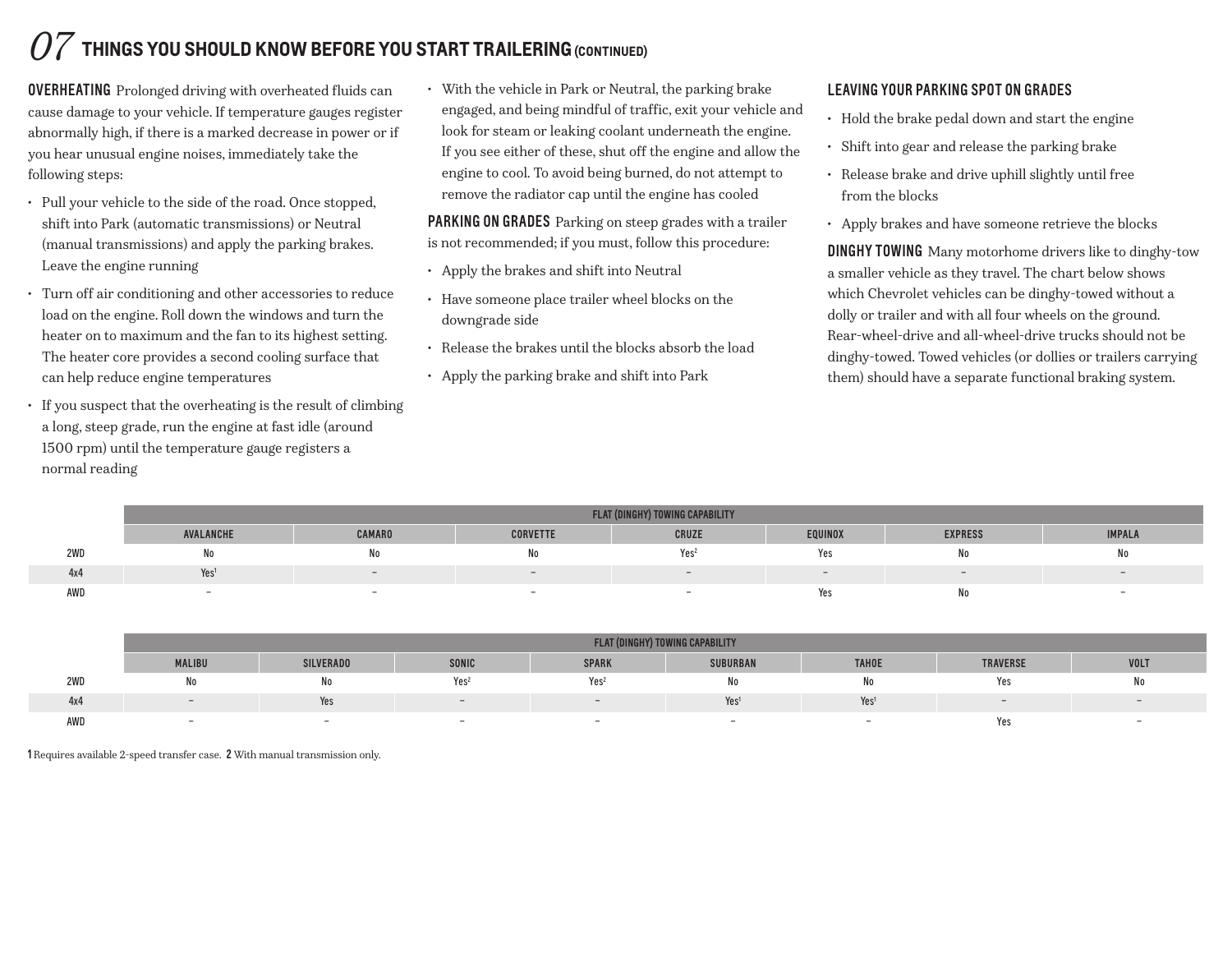# *08* **trailering technologies**



TRAILERING PACKAGE An optional Heavy-Duty Trailering Equipment Package is available for a wide variety of Chevrolet models (and is standard on some Silverado and Suburban models). The Z82 Package includes a trailer hitch platform and may include other trailering equipment.

**TRAILER SWAY CONTROL** Working in conjunction with the StabiliTrak® Electronic Stability Control System and integrated trailer brake controller (if equipped), the Trailer Sway Control feature on Silverado (single rear wheel models only), Suburban, Tahoe and Avalanche senses trailer sway and automatically applies the vehicle and trailer brakes and reduces engine power, if necessary, to help you get back on track.

HILL START ASSIST On inclines greater than a 5% grade, Hill Start Assist on Silverado (single rear wheel models only), Suburban, Tahoe and Avalanche automatically engages to hold the vehicle stationary for about a second, allowing the driver time to press the accelerator before the vehicle can roll backward. It can be extremely helpful when you're

stopped on a steep grade with a vehicle two feet from your rear bumper. The available integrated trailer brake controller will also assist with this feature and apply the trailer brakes.

STABILITRAK ELECTRONIC STABILITY CONTROL StabiliTrak. standard on single rear wheel models, improves vehicle stability, particularly during emergency maneuvers. The StabiliTrak control module compares your steering input with the vehicle's actual response and then, if necessary, makes small, individual brake and engine torque applications to enhance control and help you keep on track. StabiliTrak automatically intervenes when it senses loss of lateral traction.

INTEGRATED TRAILER BRAKE CONTROLLER This is optional on Silverado (not available on Silverado Hybrid), Suburban (standard on 3/4-ton), Tahoe (not available on Tahoe Hybrid) and Avalanche. Completely integrated within the electrical system, antilock braking system and StabiliTrak (on SRW models), it allows your trailer's brakes to operate simultaneously with the vehicle's brakes.

**REAR VISION CAMERA** This available feature is designed to allow the driver to use the rearview mirror (or navigation radio screen, if so equipped) to see certain stationary obstacles located behind the vehicle when traveling in reverse at low speeds.

TOW/HAUL MODE Standard Tow/Haul mode on Avalanche, Express, Silverado, Silverado HD, Suburban and Tahoe adjusts the shift schedule in the automatic transmission so it isn't "hunting" for the correct gear while towing or trailering.

AUTO GRADE BRAKING Standard on Silverado HD, this feature works with the cruise control to maintain vehicle speed on long, steep grades.

**CRUISE GRADE BRAKING** Included with the available 6-speed automatic transmission on Silverado, the cruise grade braking feature automatically downshifts to help slow the truck and preserve your brake pads on long, steep descents.

EXHAUST BRAKE SYSTEM The diesel brake system on Silverado HD works with the available Allison® transmission and the Tow/Haul mode and auto grade braking features. After adjusting for the load and grade, a variable vane geometry turbo creates back pressure to slow the vehicle and help reduce brake use. That means reduced brake fade, prolonged brake life and more confidence when you're pulling 23,100 lbs.1 , especially on steep grades, increasing the vehicle's ability to trailer heavy loads.

AUTOMATIC LOCKING REAR DIFFERENTIAL This GM-exclusive feature sends maximum drive power to the wheel with grip whenever rear-wheel slippage happens. Available on Avalanche, Express, Silverado, Silverado HD, Tahoe and Suburban models.

**EXTENDABLE TRAIL FRING MIRRORS** These vertical manualfolding and extendable mirrors have 50 square inches of flat mirror surface and 20 square inches of convex mirror surface to help you see what's happening around you. They are available as a factory option on Silverado, Tahoe and Suburban or as a dealer-installed Chevy Accessory.

I Requires Regular Cab model with available Duramax 6.6L Turbo-Diesel V8 engine and fifth-wheel hitch. Maximum trailer weight ratings are calculated assuming a base vehicle, except for any option(s) necessary to achieve th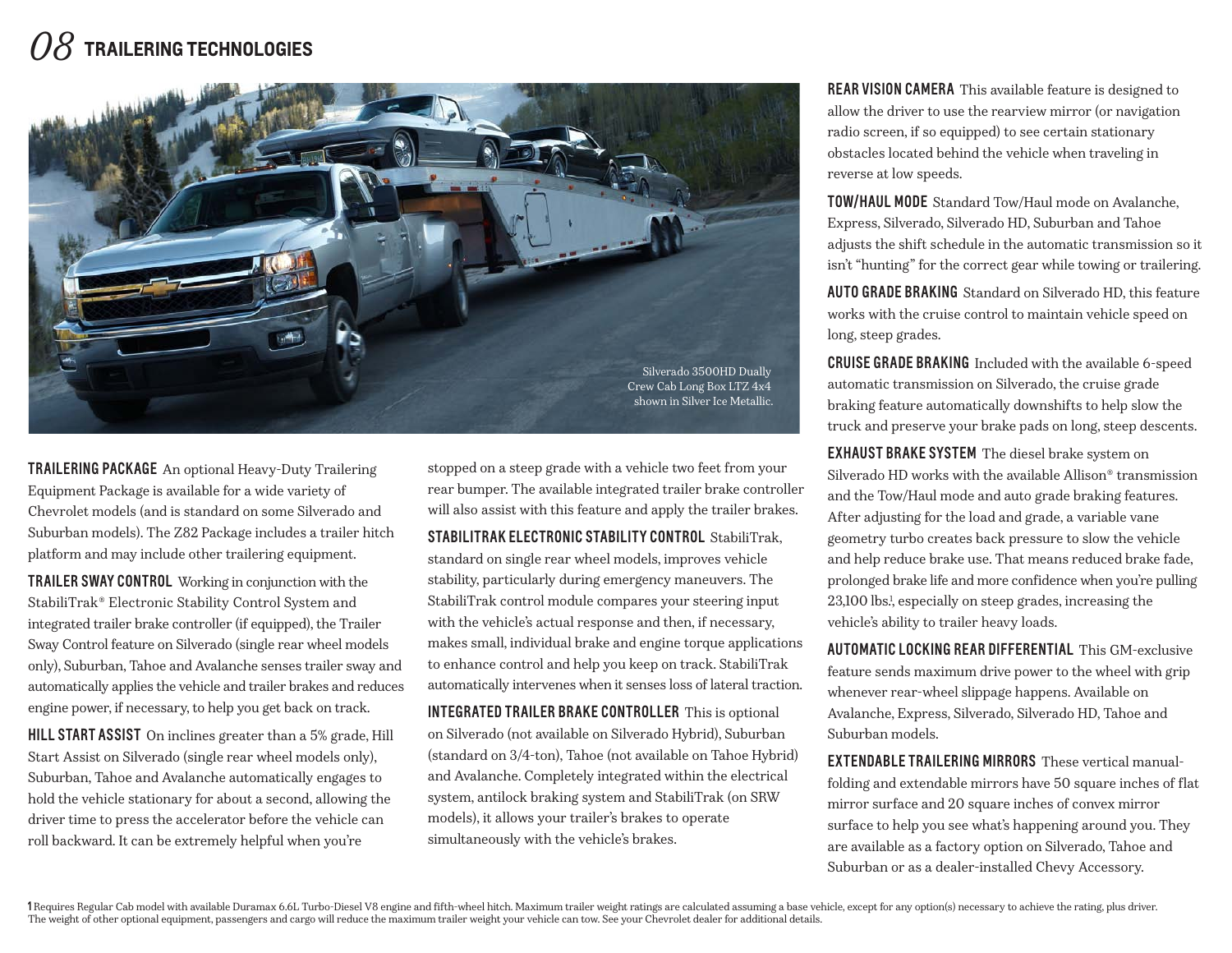## *09* **silverado conventional trailer weight ratings**

These charts specify the trailer weight rating for your vehicle equipped with a conventional hitch. (For fifth-wheel or gooseneck ratings, see page 10.) The maximum rating for a weightcarrying hitch is listed in the General Trailering Notes below. Do not exceed the trailer weight rating.<sup>1</sup> For more information, ask your Chevrolet dealer.

|                                                          |            |                   |                          | <b>REGULAR CAB</b>       |                          |                          |                          |                          | <b>EXTENDED CAB</b>      |                          | <b>CREW CAB</b>          |                          |  |
|----------------------------------------------------------|------------|-------------------|--------------------------|--------------------------|--------------------------|--------------------------|--------------------------|--------------------------|--------------------------|--------------------------|--------------------------|--------------------------|--|
| <b>ENGINE</b>                                            | AXLE RATIO | GCWR <sup>2</sup> | <b>STANDARD BOX 2WD</b>  | <b>LONG BOX 2WD</b>      | <b>STANDARD BOX 4x4</b>  | <b>LONG BOX 4x4</b>      | <b>STANDARD BOX 2WD</b>  | <b>LONG BOX 2WD</b>      | <b>STANDARD BOX 4x4</b>  | LONG BOX 4x4             | SHORT BOX 2WD            | SHORT BOX 4x4            |  |
| Vortec™ 4.3L V6                                          | 3.73       | 10,000            | 5,400                    | 5,200                    | 5,100                    | 4,900                    | $\overline{\phantom{0}}$ | $\overline{\phantom{a}}$ | $\overline{\phantom{0}}$ | $\overline{\phantom{0}}$ | $\overline{\phantom{0}}$ | $\overline{\phantom{0}}$ |  |
|                                                          | 3.23       | 9,500             | 4,800                    | 4,700                    | $\overline{\phantom{0}}$ | $\overline{\phantom{a}}$ | 4,400                    |                          |                          |                          | $\overline{\phantom{0}}$ | $\overline{\phantom{0}}$ |  |
|                                                          | 3.73       | 12,000            | 7.200                    | 7.100                    | $\overline{\phantom{a}}$ | $\overline{\phantom{a}}$ | 6,700                    | $\overline{\phantom{a}}$ | $\overline{\phantom{0}}$ | $-$                      | 6,700                    | $\overline{\phantom{a}}$ |  |
| Vortec 4.8LV8                                            | 3.42       | 11,000            | $\sim$                   | $\sim$                   | 6,000                    | 5,800                    | $-$                      | $\overline{a}$           | 5,500                    | $\qquad \qquad -$        | $\overline{\phantom{0}}$ | 5,500                    |  |
|                                                          | 3.23       | 10,000            | $\sim$                   | 5,100                    | $\sim$                   | $\sim$                   | 4,700                    | $\overline{\phantom{a}}$ | $\overline{\phantom{a}}$ | $-$                      | 4,700                    | $\overline{\phantom{a}}$ |  |
|                                                          | 3.23       | 9,500             | 4,700                    | $\sim$                   | $\overline{\phantom{a}}$ | $\overline{\phantom{a}}$ | $\overline{\phantom{a}}$ | $\overline{\phantom{a}}$ | $\overline{\phantom{0}}$ | $\overline{a}$           | $\sim$                   | $\overline{\phantom{a}}$ |  |
|                                                          | 3.42       | 15,000            | $\sim$                   | 10,000                   | $\overline{\phantom{a}}$ | 9,800                    | 9,700                    | 9,500                    | 9,600                    | 9,300                    | 9,600                    | 9,500                    |  |
| Vortec 5.3L V8 with Heavy-Duty<br><b>Cooling Package</b> | 3.42       | 14,000            | 9,100                    | $\sim$                   | 8,900                    | $\sim$                   | $\overline{a}$           | $\overline{a}$           | $\overline{\phantom{0}}$ | $\overline{\phantom{a}}$ | $\overline{\phantom{a}}$ | $\overline{\phantom{a}}$ |  |
|                                                          | 3.08       | 12,200            | 7,400                    | 7,200                    | 7,100                    | 7,000                    | 6,900                    | 6,700                    | 6,800                    | 6,500                    | 6,900                    | 6,700                    |  |
| Vortec 5.3L V8 XFE                                       | 3.08       | 12,200            | $-$                      | $\overline{\phantom{0}}$ | $\overline{\phantom{a}}$ | $\sim$                   | $\qquad \qquad -$        | $\overline{\phantom{a}}$ | $\overline{\phantom{0}}$ | $-$                      | 7,000                    | $\overline{\phantom{a}}$ |  |
| Vortec 5.3LV8                                            | 3.08       | 11,500            | 6,600                    | 6,500                    | 6,400                    | 6,300                    | 6,200                    | 6,000                    | 6,100                    | 5,800                    | 6,200                    | 6,000                    |  |
| Vortec 6.0L V8 Hybrid                                    | 3.08       | 12,000            | $\overline{a}$           | $\overline{\phantom{0}}$ | $\overline{\phantom{a}}$ | $\overline{\phantom{a}}$ | $\overline{\phantom{a}}$ | $\overline{\phantom{0}}$ | $\overline{\phantom{0}}$ | $\qquad \qquad -$        | 6.100                    | 5,900                    |  |
| Vortec 6.2L V8 with MAX<br><b>Trailering Pack</b>        | 3.73       | 16,000            | $\overline{\phantom{0}}$ | $\overline{\phantom{a}}$ | $\overline{\phantom{a}}$ | $\sim$                   | 10,700                   | -                        | 10,400                   | $\overline{\phantom{0}}$ | 10,600                   | 10,400                   |  |
| Vortec 6.2L V8                                           | 3.42       | 15,000            | $\overline{a}$           | $\overline{\phantom{0}}$ | $\overline{\phantom{a}}$ | $\overline{\phantom{a}}$ | 9,700                    | $\overline{\phantom{a}}$ | 9,400                    | $\overline{\phantom{a}}$ | 9,700                    | 9,400                    |  |

GENERAL TRAILERING NOTES A 7-wire trailering harness is standard on 1500 models. Where available, the Heavy-Duty Trailering Equipment Package (Z82) provides a trailer hitch platform and a 7-pin sealed connector at the rear bumper. To achieve a trailer weight rating greater than 5,000 lbs., models must be equipped with an available optional suspension: Handling/ Trailering (Z85) or Off-Road (Z71). For automatic transmission models, an additional transmission oil cooler (KNP) is available.

TRAILER TONGUE WEIGHT NOTES Trailer tongue weight should be 10% to 15% of total loaded trailer weight up to 1,100 lbs. The addition of trailer tongue weight must not cause vehicle to exceed Rear Gross Axle Weight Rating (RGAWR) or Gross Vehicle Weight Rating (GVWR).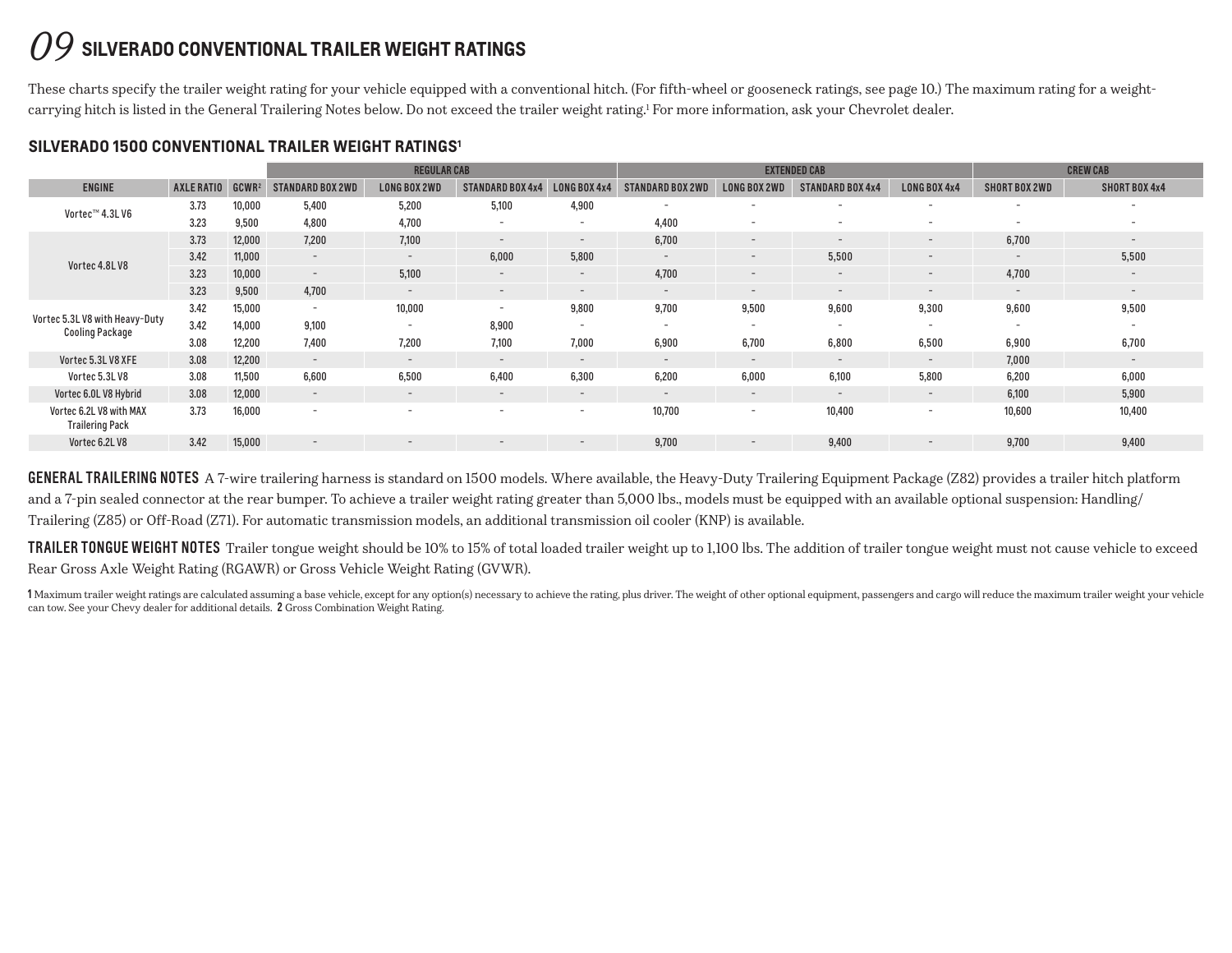## *10* **silverado fifth-wheel/gooseneck trailer weight ratings**

Fifth-wheel trailering with a Silverado 1500 requires Z85 Handling/Trailering suspension or Z71 Off-Road suspension. Please read the Trailering Basics on page 04 before towing a trailer with any Chevy truck.

#### **Silverado 1500 fifth-wheel/gooseneck Trailer weight ratings1**

|                                                |            |                   |              | <b>REGULAR CAB</b>      |                     | <b>EXTENDED CAB</b> |              |                         |              |  |  |
|------------------------------------------------|------------|-------------------|--------------|-------------------------|---------------------|---------------------|--------------|-------------------------|--------------|--|--|
| <b>ENGINE</b>                                  | AXLE RATIO | GCWR <sup>2</sup> | LONG BOX 2WD | <b>STANDARD BOX 4x4</b> | <b>LONG BOX 4x4</b> | STANDARD BOX 2WD    | LONG BOX 2WD | <b>STANDARD BOX 4x4</b> | LONG BOX 4x4 |  |  |
| Vortec 5.3L V8 with Heavy-Duty Cooling Package | 3.42       | 15,000            | 8,900        |                         | 9,700               | 9.400               | 9.000        | 9.600                   | 8,100        |  |  |
|                                                | 3.42       | 14,000            |              | 8,200                   |                     |                     |              |                         |              |  |  |
| Vortec 6.2L V8 with MAX Trailering Pack        | 3.73       | 16,000            |              |                         |                     | 10,600              |              | 10,300                  |              |  |  |
| Vortec 6.2L V8                                 | 3.42       | 15,000            |              |                         |                     | 9,400               |              | 9,100                   |              |  |  |

**GENERAL TRAILERING NOTES** A 7-wire trailering harness is standard on 1500 models. Where available, the Heavy-Duty Trailering Equipment Package (Z82) provides a trailer hitch platform and a 7-pin sealed connector at the rear bumper. An 8-wire camper/fifth-wheel wiring harness (UY2) is also available and requires the Heavy-Duty Trailering Equipment Package (Z82). To tow trailers with fifth-wheel or gooseneck hitches, models must be equipped with an available optional suspension: Handling/Trailering (Z85) or Off-Road (Z71). For automatic transmission models, an additional transmission oil cooler (KNP) is available.

FIFTH-WHEEL/GOOSENECK KINGPIN WEIGHT NOTES Fifth-wheel or gooseneck kingpin weight should be 15% to 25% of total loaded trailer weight up to 1,500 lbs. The addition of trailer kingpin weight cannot cause vehicle to exceed Rear Gross Axle Weight Rating (RGAWR) or Gross Vehicle Weight Rating (GVWR). These ratings can be found on the certification label located on the driver door or doorframe. Fifth-wheel hitch is available as a dealer-installed accessory on select models. See the Trailering Basics for more trailering information.

FIFTH-WHEEL/GOOSENECK TRAILERING NOTES Silverado can be equipped with a fifth-wheel or gooseneck trailer hitch. Follow the manufacturer's directions for installation, but note that the hitch must be attached to the truck frame. Do not use the pickup bed for additional support. For proper kingpin tongue load distribution and control of the trailer, the hitch must be mounted so the kingpin load is placed ahead of the rear axle centerline. Fifth-wheel trailer kingpin loads are higher than conventional trailer tongue loads, so pay careful attention to the truck's payload capacity and rear axle weight ratings. Your Chevy dealer can help you calculate the maximum allowable payload and GVWR required for your fifth-wheel trailering application. The weight of any additional equipment and all passengers must be subtracted from the payload weight to determine the maximum kingpin load available.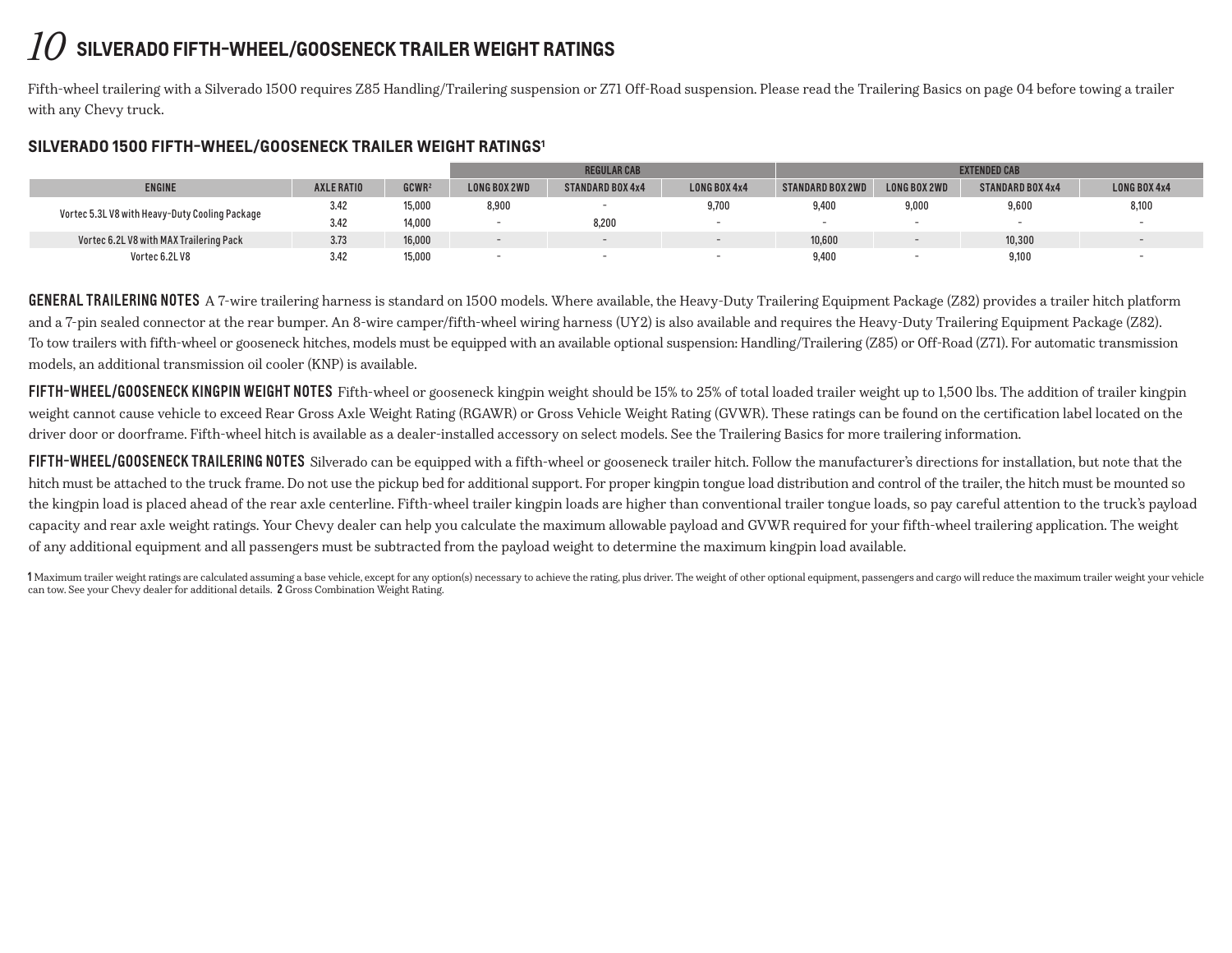## *11* **silverado HD conventional trailer weight ratings**

#### **Silverado 2500HD and 3500HD Conventional Trailer Weight Ratings1**

|                               | <b>REGULAR CAB</b> |                   |                     |                     |                                 |                          |                     |                            |  |  |  |  |  |  |
|-------------------------------|--------------------|-------------------|---------------------|---------------------|---------------------------------|--------------------------|---------------------|----------------------------|--|--|--|--|--|--|
| <b>ENGINE</b>                 | <b>AXLE RATIO</b>  | GCWR <sup>2</sup> | 2500HD LONG BOX 2WD | 3500HD LONG BOX 2WD | 3500HD LONG BOX 2WD DUALLY      | 2500HD LONG BOX 4x4      | 3500HD LONG BOX 4x4 | 3500HD LONG BOX 4x4 DUALLY |  |  |  |  |  |  |
| Vortec 6.0LV8                 | 4.10               | 20,500            | 13,000              | 13,000              | 14,100                          | 13,000                   | 13,000              | 13,800                     |  |  |  |  |  |  |
|                               | 3.73               | 16,000            | 10,200              | -                   | 9,600                           | 9,900                    | 9,700               | 9,300                      |  |  |  |  |  |  |
| Duramax® 6.6L Turbo-Diesel V8 | 3.73               | 24,500            | 13,000              | $-$                 | $\hspace{0.1mm}-\hspace{0.1mm}$ | 13,000                   | 13,000              | $-$                        |  |  |  |  |  |  |
|                               | 3.73               | 30,500            | $-$                 | $-$                 | $-$                             | $\overline{\phantom{0}}$ | $-$                 | 16,000                     |  |  |  |  |  |  |

| <b>EXTENDED CAB</b>                        |                             |                   |                                   |                     |                               |                                      |                                          |                          |                          |                                      |  |  |  |
|--------------------------------------------|-----------------------------|-------------------|-----------------------------------|---------------------|-------------------------------|--------------------------------------|------------------------------------------|--------------------------|--------------------------|--------------------------------------|--|--|--|
| <b>ENGINE</b>                              | <b>AXLE</b><br><b>RATIO</b> | GCWR <sup>2</sup> | 2500HD STANDARD<br><b>BOX 2WD</b> | 2500HD LONG BOX 2WD | 3500HD LONG<br><b>BOX 2WD</b> | 3500HD LONG BOX<br><b>2WD DUALLY</b> | <b>2500HD STANDARD</b><br><b>BOX 4x4</b> | 2500HD LONG BOX<br>4x4   | 3500HD LONG BOX<br>4x4   | 3500HD LONG BOX<br><b>4x4 DUALLY</b> |  |  |  |
| Vortec 6.0L V8                             | 4.10                        | 20,500            | 13,000                            | 13,000              | 13,000                        | 13,600                               | 13,000                                   | 13,000                   | 13,000                   | 13,400                               |  |  |  |
|                                            | 3.73                        | 16,000            | 9,800                             | 9.700               | 9.500                         | 9,100                                | 9.500                                    | 9.400                    | 9,200                    | 8,900                                |  |  |  |
| Vortec 6.0L V8 Compressed Natual Gas (CNG) | 4.10                        | 20,500            | 13,000                            | 13,000              | $\overline{\phantom{0}}$      | $-$                                  | 13,000                                   | 13,000                   | $\overline{\phantom{0}}$ |                                      |  |  |  |
|                                            | 3.73                        | 16,000            | 9.300                             | 9,200               | $\overline{\phantom{a}}$      |                                      | 9,000                                    | 8,900                    | $\qquad \qquad$          |                                      |  |  |  |
| Duramax 6.6L Turbo-Diesel V8               | 3.73                        | 24,500            | 13,000                            | 13,000              | 13,000                        | $\overline{\phantom{a}}$             | 13,000                                   | 13,000                   | 13,000                   | $\overline{\phantom{0}}$             |  |  |  |
|                                            | 3.73                        | 30,500            | $\overline{\phantom{0}}$          | --                  | $\overline{\phantom{0}}$      | 16,500                               | $\overline{\phantom{0}}$                 | $\overline{\phantom{0}}$ | $\overline{\phantom{0}}$ | 18,000                               |  |  |  |

|                              | <b>CREW CAB</b> |                 |                                   |                                      |                            |                        |                                      |                            |                               |                                   |                          |                                      |  |  |
|------------------------------|-----------------|-----------------|-----------------------------------|--------------------------------------|----------------------------|------------------------|--------------------------------------|----------------------------|-------------------------------|-----------------------------------|--------------------------|--------------------------------------|--|--|
| <b>ENGINE</b>                | RATIO           | $AXLE$ $GCWR^2$ | 2500HD<br><b>STANDARD BOX 2WD</b> | <b>2500HD</b><br><b>LONG BOX 2WL</b> | 3500HD<br>STANDARD BOX 2WD | 3500HD<br>LONG BOX 2WD | 3500HD<br><b>LONG BOX 2WD DUALLY</b> | 2500HD<br>STANDARD BOX 4x4 | 2500HD<br><b>LONG BOX 4x4</b> | 3500HD<br><b>STANDARD BOX 4x4</b> | 3500HD<br>LONG BOX 4x4   | 3500HD<br><b>LONG BOX 4x4 DUALLY</b> |  |  |
| Vortec 6.0LV8                | 4.10            | 20,500          | 13,000                            | 13,000                               | 13,000                     | 13,000                 | 13,500                               | 13,000                     | 13,000                        | 13,000                            | 13,000                   | 13,200                               |  |  |
|                              | 3.73            | 16,000          | 9.700                             | 9,600                                | 9,500                      | 9,400                  | 9,000                                | 9.400                      | 9.300                         | 9.200                             | 9.100                    | 8,700                                |  |  |
| Duramax 6.6L Turbo-Diesel V8 | 3.73            | 24,500          | 13,000                            | 13,000                               | 13,000                     | 13,000                 | $\overline{\phantom{0}}$             | 13,000                     | 13,000                        | 13,000                            | 13,000                   |                                      |  |  |
|                              | 3.73            | 30,500          | $\overline{\phantom{0}}$          | $-$                                  |                            |                        | 16,500                               | -                          | $\overline{\phantom{0}}$      | $\overline{\phantom{0}}$          | $\overline{\phantom{a}}$ | 18,000                               |  |  |

GENERAL TRAILERING NOTES A 7-wire trailering harness is standard on Silverado HD models. Where available, the Heavy-Duty Trailering Equipment Package (Z82) provides a trailer hitch platform and a 7-pin sealed connector at the rear bumper. An 8-wire camper/fifth-wheel wiring harness (UY2) is also available and requires the Heavy-Duty Trailering Equipment Package (Z82).

AUTOMATIC TRANSMISSION MODEL NOTE All automatic transmission models are equipped with an engine oil cooler (KC4) and an oil-to-air transmission oil cooler (KNP).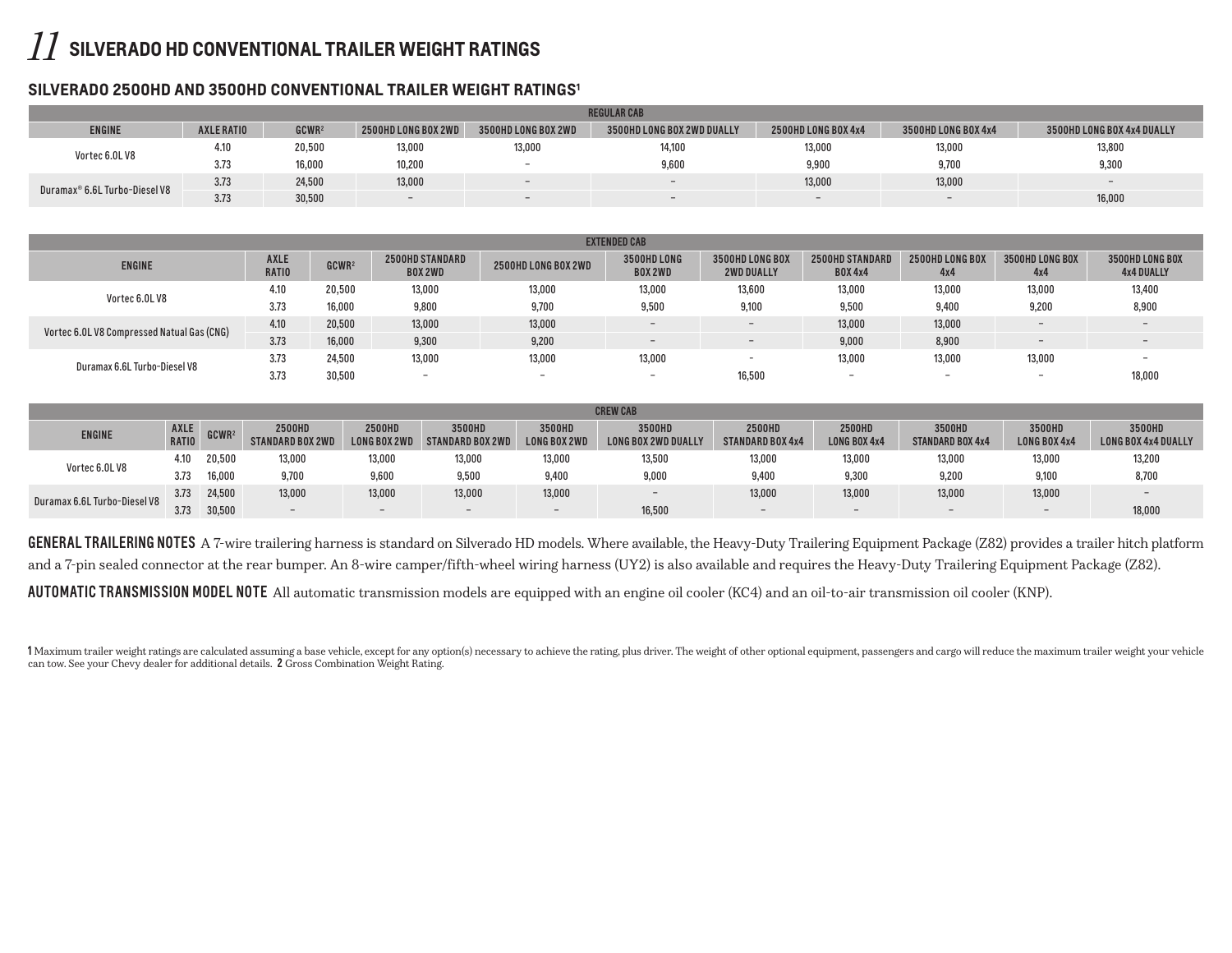## *12* **SILVERADO HD Fifth-wheel/gooseneck TRAILER WEIGHT RATINGS**

### **Silverado 2500HD and 3500HD Fifth-Wheel/GooseNeck Trailer Weight Ratings1**

|                              | <b>REGULAR CAB</b> |                   |                          |                     |                            |                          |                     |                            |  |  |  |  |  |  |
|------------------------------|--------------------|-------------------|--------------------------|---------------------|----------------------------|--------------------------|---------------------|----------------------------|--|--|--|--|--|--|
| <b>ENGINE</b>                | AXLE RATIO         | GCWR <sup>2</sup> | 2500HD LONG BOX 2WD      | 3500HD LONG BOX 2WD | 3500HD LONG BOX 2WD DUALLY | 2500HD LONG BOX 4x4      | 3500HD LONG BOX 4x4 | 3500HD LONG BOX 4x4 DUALLY |  |  |  |  |  |  |
| Vortec 6.0LV8                | 7.IU               | 20,500            | 14,700                   | 14,500              | 14,200                     | 14,400                   | 14,200              | 13,800                     |  |  |  |  |  |  |
|                              | 3.73               | 16,000            | 10,200                   |                     | 9,600                      | 9,900                    | 9,700               | 9,300                      |  |  |  |  |  |  |
| Duramax 6.6L Turbo-Diesel V8 | 3.73               | 24,500            | 17,800                   |                     |                            | 17,500                   | 17,400              |                            |  |  |  |  |  |  |
|                              | 0.70<br>3.73       | 30,500            | $\overline{\phantom{0}}$ |                     | $\overline{\phantom{0}}$   | $\overline{\phantom{0}}$ | $-$                 | 23,100                     |  |  |  |  |  |  |

| <b>EXTENDED CAB</b>                         |            |                   |                            |                               |                               |                                             |                                   |                               |                               |                                      |  |  |  |
|---------------------------------------------|------------|-------------------|----------------------------|-------------------------------|-------------------------------|---------------------------------------------|-----------------------------------|-------------------------------|-------------------------------|--------------------------------------|--|--|--|
| <b>ENGINE</b>                               | AXLE RATIO | GCWR <sup>2</sup> | 2500HD<br>STANDARD BOX 2WD | <b>2500HD</b><br>LONG BOX 2WD | 3500HD<br><b>LONG BOX 2WD</b> | <b>3500HD LONG BOX</b><br><b>2WD DUALLY</b> | 2500HD<br><b>STANDARD BOX 4x4</b> | <b>2500HD</b><br>LONG BOX 4x4 | 3500HD<br><b>LONG BOX 4x4</b> | 3500HD LONG BOX<br><b>4x4 DUALLY</b> |  |  |  |
| Vortec 6.0LV8                               | 4.10       | 20,500            | 14,300                     | 14,200                        | 14,000                        | 13,700                                      | 14,000                            | 13,900                        | 13,700                        | 13,400                               |  |  |  |
|                                             | 3.73       | 16,000            | 9,800                      | 9.700                         | 9.500                         | 9,200                                       | 9,500                             | 9,400                         | 9,200                         | 8,900                                |  |  |  |
| Vortec 6.0L V8 Compressed Natural Gas (CNG) | 4.10       | 20,500            |                            |                               |                               | $\overline{\phantom{0}}$                    | $\overline{\phantom{0}}$          | $\overline{\phantom{0}}$      | $\sim$                        |                                      |  |  |  |
|                                             | 3.73       | 16,000            | -                          |                               | $\overline{\phantom{a}}$      | -                                           | $\overline{\phantom{0}}$          |                               |                               |                                      |  |  |  |
| Duramax 6.6L Turbo-Diesel V8                | 3.73       | 24,500            | 17,500                     | 17,400                        | 17,300                        | $\overline{\phantom{0}}$                    | 16,400                            | 15,700                        | 16,900                        |                                      |  |  |  |
|                                             | 3.73       | 30,500            |                            | $\sim$                        | $\overline{\phantom{a}}$      | 22,800                                      |                                   |                               |                               | 22,600                               |  |  |  |

| <b>CREW CAB</b>              |                             |                   |                                   |        |                                         |                          |                                                             |                          |                               |                                   |                               |                                      |
|------------------------------|-----------------------------|-------------------|-----------------------------------|--------|-----------------------------------------|--------------------------|-------------------------------------------------------------|--------------------------|-------------------------------|-----------------------------------|-------------------------------|--------------------------------------|
| <b>ENGINE</b>                | <b>AXLE</b><br><b>RATIO</b> | GCWR <sup>2</sup> | 2500HD<br><b>STANDARD BOX 2WD</b> | 2500HD | 3500HD<br>LONG BOX 2WD STANDARD BOX 2WD | 3500HD                   | 3500HD<br>LONG BOX 2WD LONG BOX 2WD DUALLY STANDARD BOX 4x4 | <b>2500HD</b>            | 2500HD<br><b>LONG BOX 4x4</b> | 3500HD<br><b>STANDARD BOX 4x4</b> | 3500HD<br><b>LONG BOX 4x4</b> | 3500HD<br><b>LONG BOX 4x4 DUALLY</b> |
| Vortec 6.0LV8                | 4.10                        | 20,500            | 14.200                            | 14,100 | 14.000                                  | 13.900                   | 13,500                                                      | 13,900                   | 13,800                        | 13,700                            | 13,600                        | 13,200                               |
|                              | 3.73                        | 16,000            | 9,700                             | 9,600  | 9,500                                   | 9,400                    | 9,000                                                       | 9,400                    | 9,300                         | 9,200                             | 9,100                         | 8,700                                |
| Duramax 6.6L Turbo-Diesel V8 | 3.73                        | 24,500            | 17,400                            | 16,700 | 17,200                                  | 17,300                   |                                                             | 15,800                   | 14,700                        | 17,000                            | 16,800                        | $\overline{\phantom{a}}$             |
|                              | 3.73                        | 30,500            |                                   |        |                                         | $\overline{\phantom{0}}$ | 22,800                                                      | $\overline{\phantom{0}}$ | $-$                           | $-$                               |                               | 22,500                               |

**GENERAL TRAILERING NOTES** A 7-wire trailering harness is standard on Silverado HD models. Where available, the Heavy-Duty Trailering Equipment Package (Z82) provides a trailer hitch platform and a 7-pin sealed connector at the rear bumper. An 8-wire camper/fifth-wheel wiring harness (UY2) is also available and requires the Heavy-Duty Trailering Equipment Package (Z82).

Automatic Transmission Model Note All automatic transmission models are equipped with an engine oil cooler (KC4) and an oil-to-air transmission oil cooler (KNP).

FIFTH-WHEEL/GOOSENECK KINGPIN WEIGHT NOTES Trailer tongue weight should be 10% to 15% of total loaded trailer weight. Trailer kingpin weight should be 15% to 25% of total loaded trailer weight. Addition of trailer tongue weight/trailer kingpin weight cannot cause vehicle weights to exceed Rear Gross Axle Weight Rating (RGAWR) or Gross Vehicle Weight Rating (GVWR). These ratings can be found on the certification label located on the driver door or doorframe. Fifth-wheel hitch is available as a dealer-installed accessory on select models. See the Trailering Basics for more trailering information.

FIFTH-WHEEL/GOOSENECK TRAILERING NOTES Silverado HD can be equipped with a fifth-wheel or gooseneck trailer hitch. Follow the manufacturer's directions for installation, but note that the hitch must be attached to the truck frame. Do not use the pickup bed for additional support. For proper kingpin tongue load distribution and control of the trailer, the hitch must be mounted so the kingpin load is placed ahead of the rear axle centerline. Fifth-wheel trailer kingpin loads are higher than conventional trailer tongue loads, so pay careful attention to the truck's payload capacity and rear axle weight ratings. Your Chevy dealer can help you calculate the maximum allowable payload and GVWR required for your fifth-wheel trailering application. The weight of any additional equipment and all passengers must be subtracted from the payload weight to determine the maximum kingpin load available.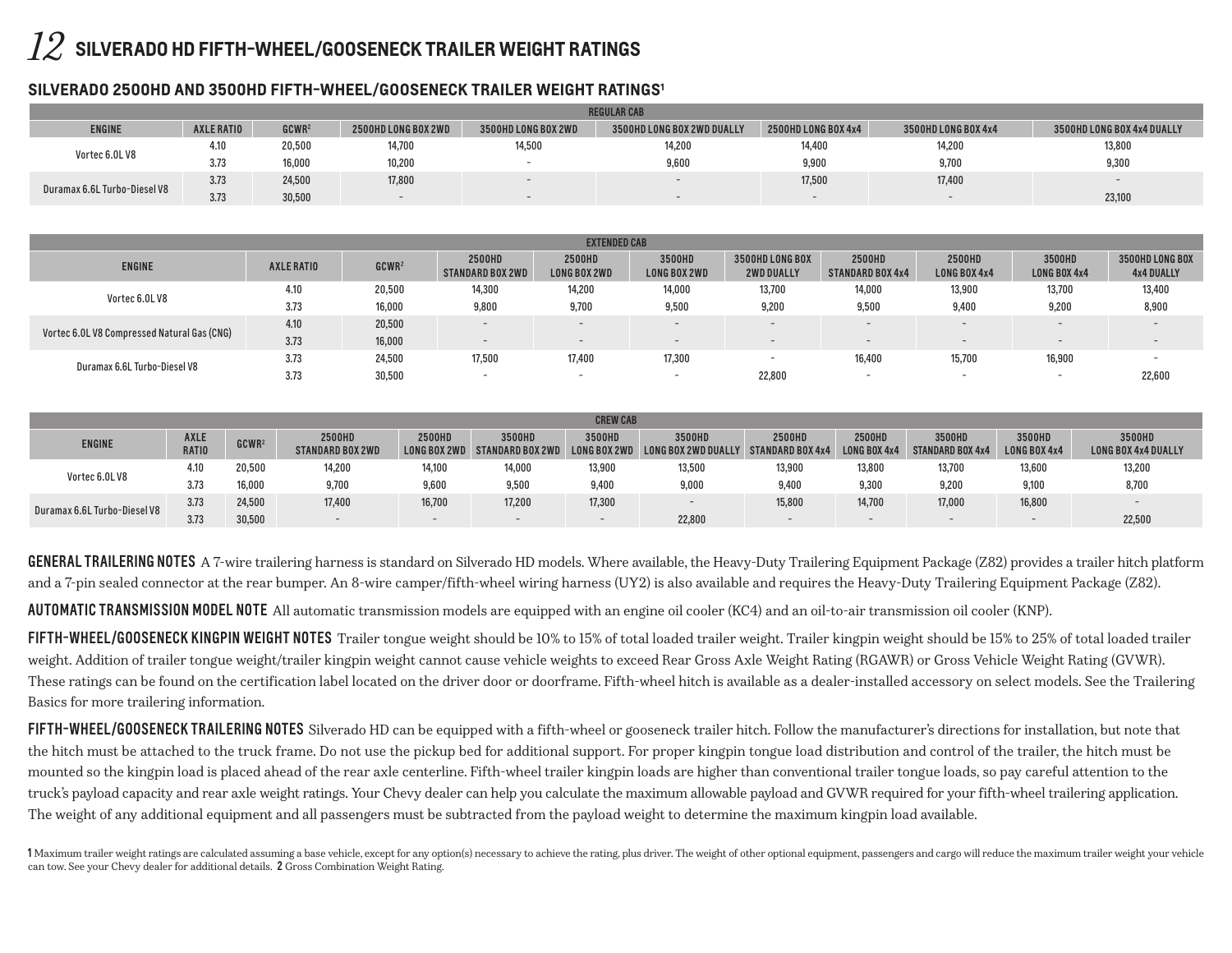## *13* **Tahoe, Suburban, Avalanche And Equinox Trailer Weight Ratings**

#### **Tahoe, Suburban and Avalanche Trailer Weight Ratings1**

|                      |                          | <b>VORTEC 5.3L V8 FLEXFUEL</b> |                          | VORTEC 6.0 V8 VVT                  | <b>VORTEC 6.0L V8 HYBRID</b> |                               |  |
|----------------------|--------------------------|--------------------------------|--------------------------|------------------------------------|------------------------------|-------------------------------|--|
| <b>MODEL</b>         | AXLE RATIO               | <b>TRAILER WEIGHT RATING1</b>  | AXLE RATIO               | TRAILER WEIGHT RATING <sup>1</sup> | AXLE RATIO                   | <b>TRAILER WEIGHT RATING1</b> |  |
| Tahoe 2WD            | 3.08<br>3.42             | 5,500<br>8,500 <sup>2</sup>    | $\overline{\phantom{0}}$ | $\overline{\phantom{0}}$           | 3.08                         | 6,200                         |  |
| Tahoe 4x4            | 3.08<br>3.42             | 5,200<br>$8,200^2$             | $\overline{\phantom{a}}$ | $-$                                | 3.08                         | 5,900                         |  |
| Suburban 1/2-ton 2WD | 3.08<br>3.42             | 5,100<br>8,100 <sup>2</sup>    | $\overline{\phantom{0}}$ | $\overline{\phantom{0}}$           | $\overline{\phantom{0}}$     | $\qquad \qquad \blacksquare$  |  |
| Suburban 1/2-ton 4WD | 3.08<br>3.42             | 5,000<br>$8,000^2$             | $-$                      | $-$                                | $\overline{\phantom{0}}$     | $-$                           |  |
| Suburban 3/4-ton 2WD | $\sim$                   | $\overline{\phantom{0}}$       | 3.73                     | 9,600                              | $\overline{\phantom{0}}$     | $\overline{\phantom{0}}$      |  |
| Suburban 3/4-ton 4x4 | $\overline{\phantom{a}}$ | $\sim$                         | 3.73                     | 9,400                              | $\overline{\phantom{a}}$     | $\overline{\phantom{a}}$      |  |
| Avalanche 2WD        | 3.08<br>3.42             | 5,100<br>$8,100^2$             | $\overline{\phantom{0}}$ | $\overline{\phantom{0}}$           | $\overline{\phantom{0}}$     | $\overline{\phantom{0}}$      |  |
| Avalanche 4x4        | 3.08<br>3.42             | 5,000<br>$8,000^2$             | $-$                      | $-$                                | $-$                          | $-$                           |  |

When using a weight-carrying hitch, the maximum trailer weight is 5,000 lbs. with a 600-lb. trailer tongue weight. A weight-distributing hitch and sway control are required for trailer weights greater than 5,000 lbs.

NOTES ON TAHOE, SUBURBAN AND AVALANCHE Trailer weight ratings are calculated assuming a base vehicle, except for any option(s) necessary to achieve the rating, plus driver. The weight of other optional equipment, passengers and cargo will reduce the trailer weight your vehicle can tow. See your Chevrolet dealer for additional details. Trailer tongue weight should be 10% to 15% of total loaded trailer weight (up to 1,000 lbs.). Addition of trailer tongue weight must not cause vehicle weights to exceed Rear Gross Axle Weight Rating (RGAWR) or Gross Vehicle Weight Rating (GVWR). The Heavy-Duty Trailering Package (K5L) includes auxiliary external transmission fluid cooler and engine oil cooler.

### **equinox Trailer Weight Ratings1**

|                    |            | ORTEC 2.4L I-4 SIDI           | ORTEC 3.6L V6 SIDI |                               |  |
|--------------------|------------|-------------------------------|--------------------|-------------------------------|--|
| EQUINOX            | AXLE RATIO | <b>TRAILER WEIGHT RATING1</b> | AXLE RATIO         | <b>TRAILER WEIGHT RATING1</b> |  |
| <b>Equinox FWD</b> | 3.23       | 1,500                         | 2.11               | 3,500                         |  |
| Equinox AWD        | 3.53       | 1,500                         | 2.77               | 3,500                         |  |

Weight-distributing hitch and sway control not required.

NOTES ON EQUINOX Trailer tongue weight should be 10% to 15% of total loaded trailer weight (up to 350 lbs.). Addition of trailer tongue weight must not cause vehicle weights to exceed Rear Gross Axle Weight Rating (RGAWR) or Gross Vehicle Weight Rating (GVWR). Maximum trailer weight rating requires the available Trailering Package.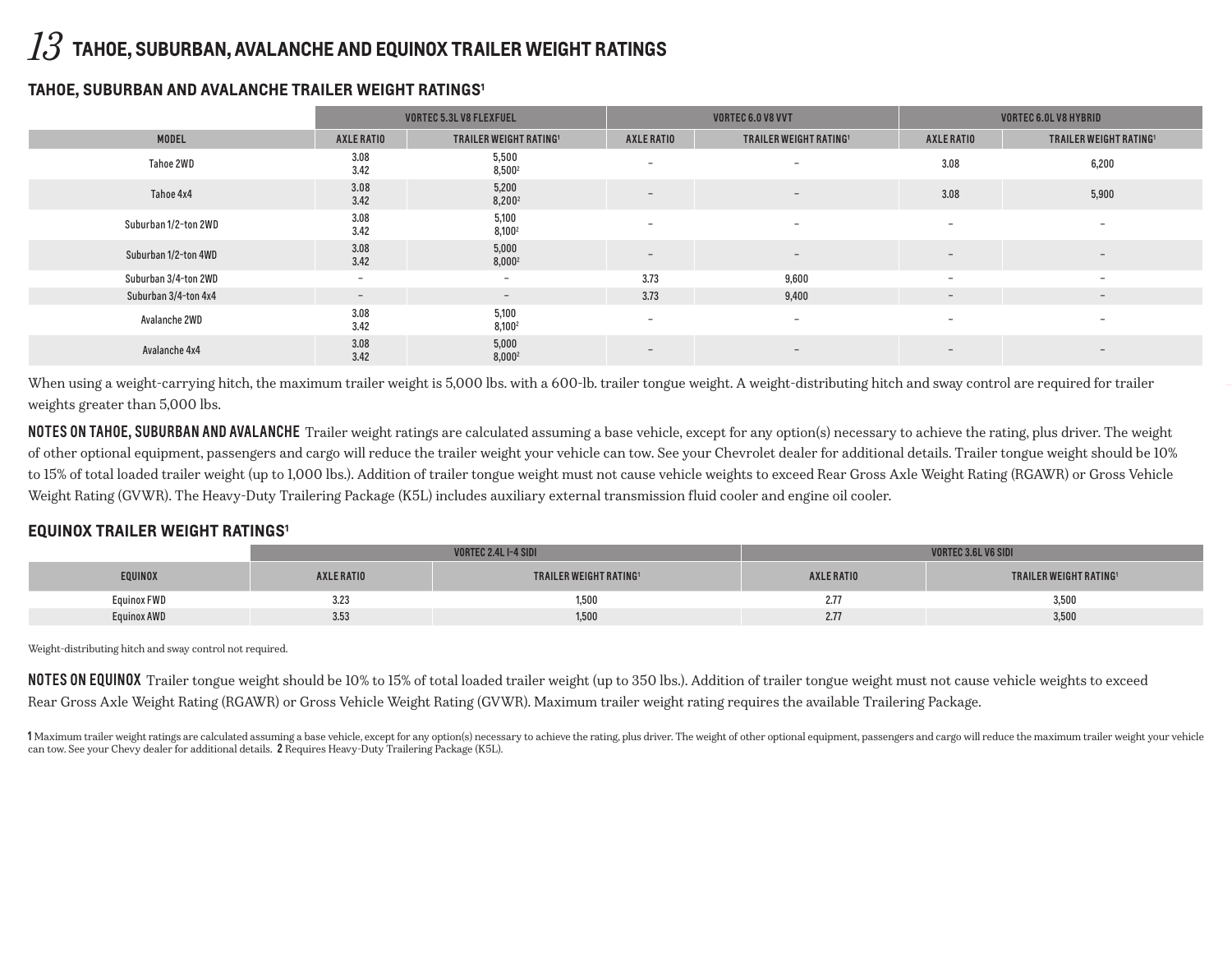## *14* **Traverse And Express Passenger Van Trailer Weight Ratings**

## **traverse Trailer Weight Ratings1**

|                 | i vvt di   |                               |  |  |  |  |  |
|-----------------|------------|-------------------------------|--|--|--|--|--|
| <b>TRAVERSE</b> | AXLE RATIO | <b>TRAILER WEIGHT RATING1</b> |  |  |  |  |  |
| Traverse FWD    | 3.16       | 5,200                         |  |  |  |  |  |
| Traverse AWD    | 3.16       | 5,200                         |  |  |  |  |  |

When using a weight-carrying hitch, the maximum trailer weight is 5,000 lbs. with a 600-lb. tongue weight. A weight-distributing hitch and sway control are required for trailer weights greater than 5,000 lbs.

NOTES ON TRAVERSE Trailer weight ratings are calculated assuming a base vehicle, except for any option(s) necessary to achieve the rating, plus driver. The weight of other optional equipment, passengers and cargo will reduce the trailer weight your vehicle can tow. See your Chevrolet dealer for additional details. Trailer tongue weight should be 10% to 15% of total loaded trailer weight (up to 600 lbs.). Addition of trailer tongue weight must not cause vehicle weights to exceed Rear Gross Axle Weight Rating (RGAWR) or Gross Vehicle Weight Rating (GVWR). Maximum trailer weight rating requires the factory-installed Trailering Package.

#### **Express Passenger Van Trailer Weight Ratings1**

| <b>ENGINE</b>                | AXLE RATIO | GCWR <sup>2</sup> | 1500                     | <b>1500 AWD</b> | 2500  | 3500   | <b>3500 EXTENDED WHEELBASE</b> |
|------------------------------|------------|-------------------|--------------------------|-----------------|-------|--------|--------------------------------|
| Vortec 4.8LV8                | 3.42       | 13,000            | <b>1</b>                 |                 | 6,700 | 9,700  |                                |
| Vortec 5.3LV8                | 3.73       | 12,000            | 6,200                    | 6,000           |       |        |                                |
|                              | 3.42       | 12,000            | 6,200                    | 6,000           |       |        |                                |
| Vortec 6.0LV8                | 3.42       | 16,000            |                          |                 | 9,800 | 9,700  | 9,300                          |
| Duramax 6.6L Turbo-Diesel V8 | 3.54       | 17,000            | $\overline{\phantom{0}}$ |                 |       | 10,000 | 9,700                          |

This chart lists trailer weight ratings for trailering with a weight-distributing hitch. When using a weight-carrying hitch, the maximum trailer weight is 4,000 lbs. with a 400-lb. tongue weight. A weight-distributing hitc trailer weights greater than 4,000 lbs.

NOTES ON EXPRESS Trailer tongue weight should be 10% to 15% of total loaded trailer weight (up to 1,000 lbs.). Addition of trailer tongue weight cannot cause vehicle weights to exceed Rear Gross Axle Weight Rating (RGAWR) or Gross Vehicle Weight Rating (GVWR). The standard base cooling system includes all content required to attain maximum trailer weight rating. No optional cooling equipment is available. The Heavy-Duty Trailering Equipment Package (Z82) includes trailer hitch platform and 7-wire trailer wiring harness.